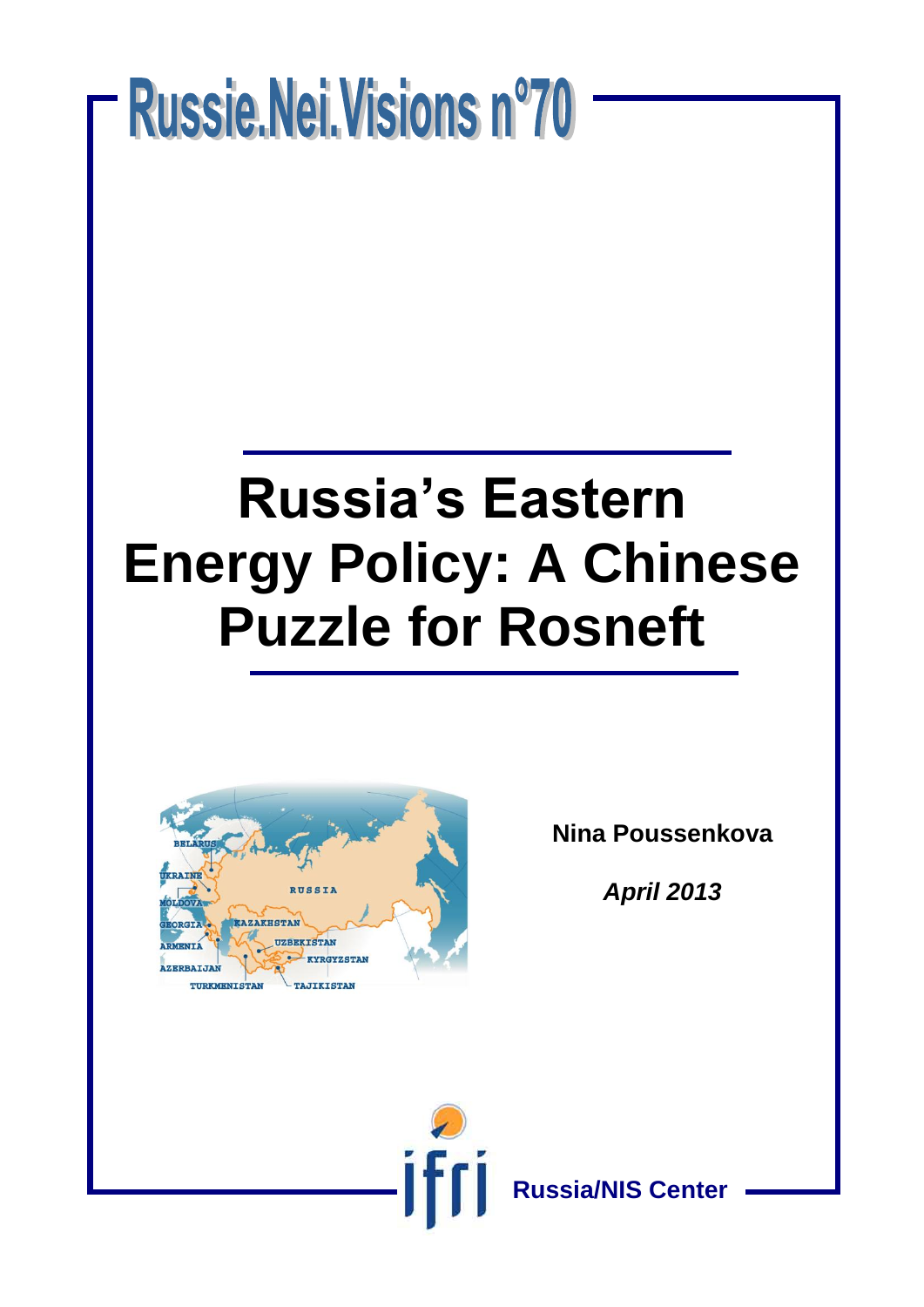Ifri is a research center and a forum for debate on major international political and economic issues. Headed by Thierry de Montbrial since its founding in 1979, Ifri is a non-governmental and a non-profit organization.

As an independent think tank, Ifri sets its own research agenda, publishing its findings regularly for a global audience.

With offices in Paris and Brussels, Ifri stands out as one of the rare French think tanks to have positioned itself at the very heart of European debate.

Using an interdisciplinary approach, Ifri brings together political and economic decision-makers, researchers and internationally renowned experts to animate its debates and research activities.

*The opinions expressed in this article are the authors' alone and do not reflect the official views of their institutions.*

#### **Russia/NIS Center,**

**© All rights reserved – Ifri – Paris, 2013 ISBN: 978-2-36567-142-2**

**IFRI**  27 RUE DE LA PROCESSION 75740 PARIS CEDEX 15 – FRANCE TEL. : 33 (0)1 40 61 60 00 FAX : 33 (0)1 40 61 60 60 E-MAIL : [accueil@ifri.org](mailto:accueil@ifri.org)

**IFRI-Bruxelles** RUE MARIE-THERESE, 21 1000 BRUXELLES TEL. : 32(2) 238 51 10 FAX : 32 (2) 238 51 15 E-MAIL : [vaudolon@ifri.org](mailto:vaudolon@ifri.org)

WEBSITE **:** www.ifri.org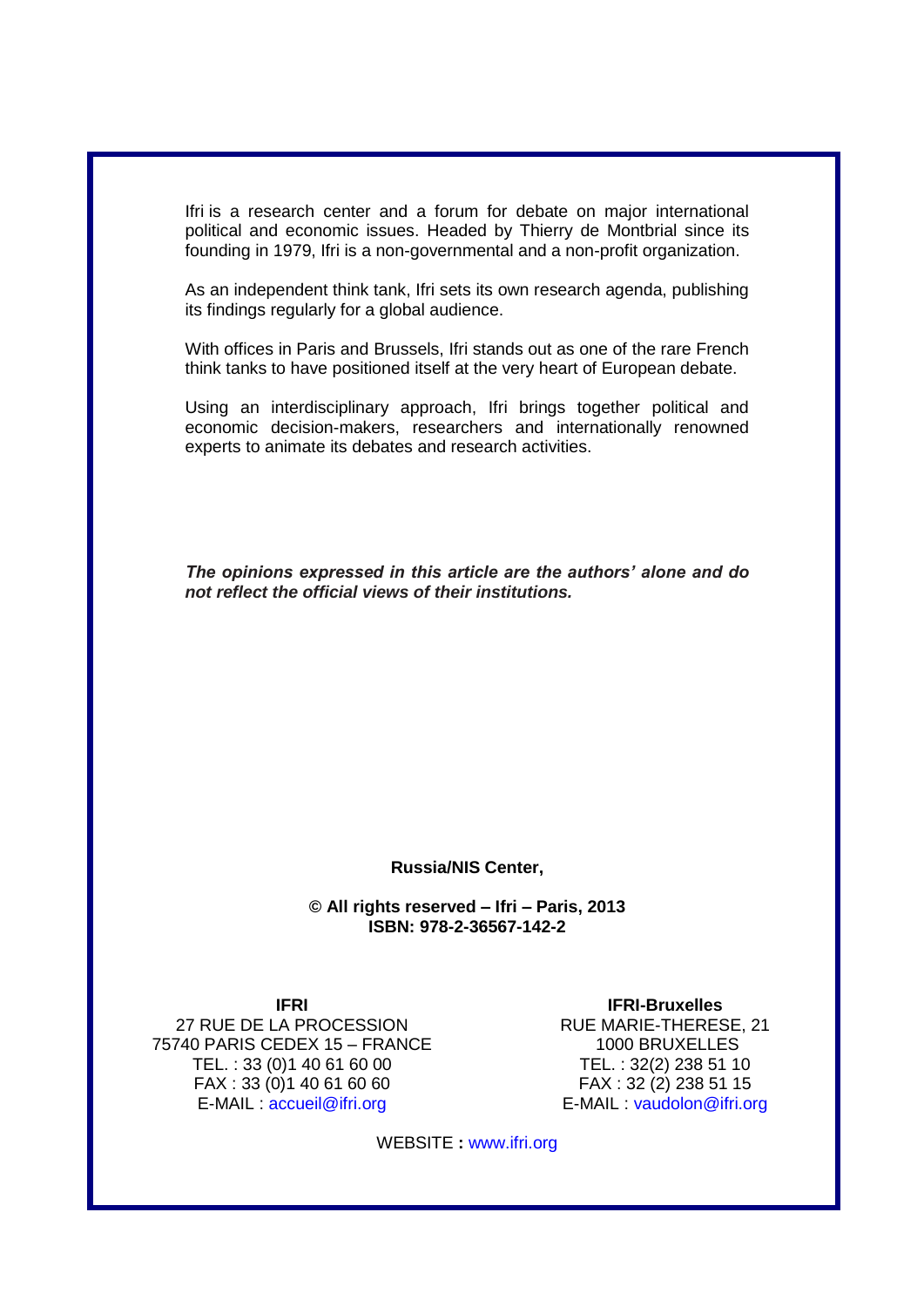## *Russie.Nei.Visions*

*Russie.Nei.Visions* is an online collection of articles dedicated to the study of Russia and other former Soviet states (Belarus, Ukraine, Moldova, Armenia, Georgia, Azerbaijan, Kazakhstan, Uzbekistan, Turkmenistan, Tajikistan and Kyrgyzstan). Written by leading experts, these policyoriented papers deal with strategic, political and economic issues.

This collection upholds Ifri's standards of quality (editing and anonymous peer-review).

If you wish to be notified of upcoming publications (or receive additional information), please e-mail: info.russie.nei@ifri.org

#### *Previous publications*

– R. Bourgeot, ["Russia-Turkey: A Relationship Shaped by Energy,](http://www.ifri.org/downloads/ifriremibourgeotrussiaturkeyengmarch2013.pdf)" *Russie.Nei.Visions,* No. 69, March 2013;

– A. Mehdi and Sh. Yenikeyeff, ["Governors, Oligarchs, and Siloviki: Oil and](http://www.ifri.org/?page=contribution-detail&id=7521&id_provenance=97)  [Power in Russia,](http://www.ifri.org/?page=contribution-detail&id=7521&id_provenance=97)" *Russie.Nei.Visions,* No. 68, February 2013;

– R. Weitz, ["Deja Vu with BMD: The Improbability of Russia-NATO Missile](http://www.ifri.org/?page=contribution-detail&id=7501&id_provenance=97)  [Defense,](http://www.ifri.org/?page=contribution-detail&id=7501&id_provenance=97)" *Russie.Nei.Visions,* No. 67, January 2013.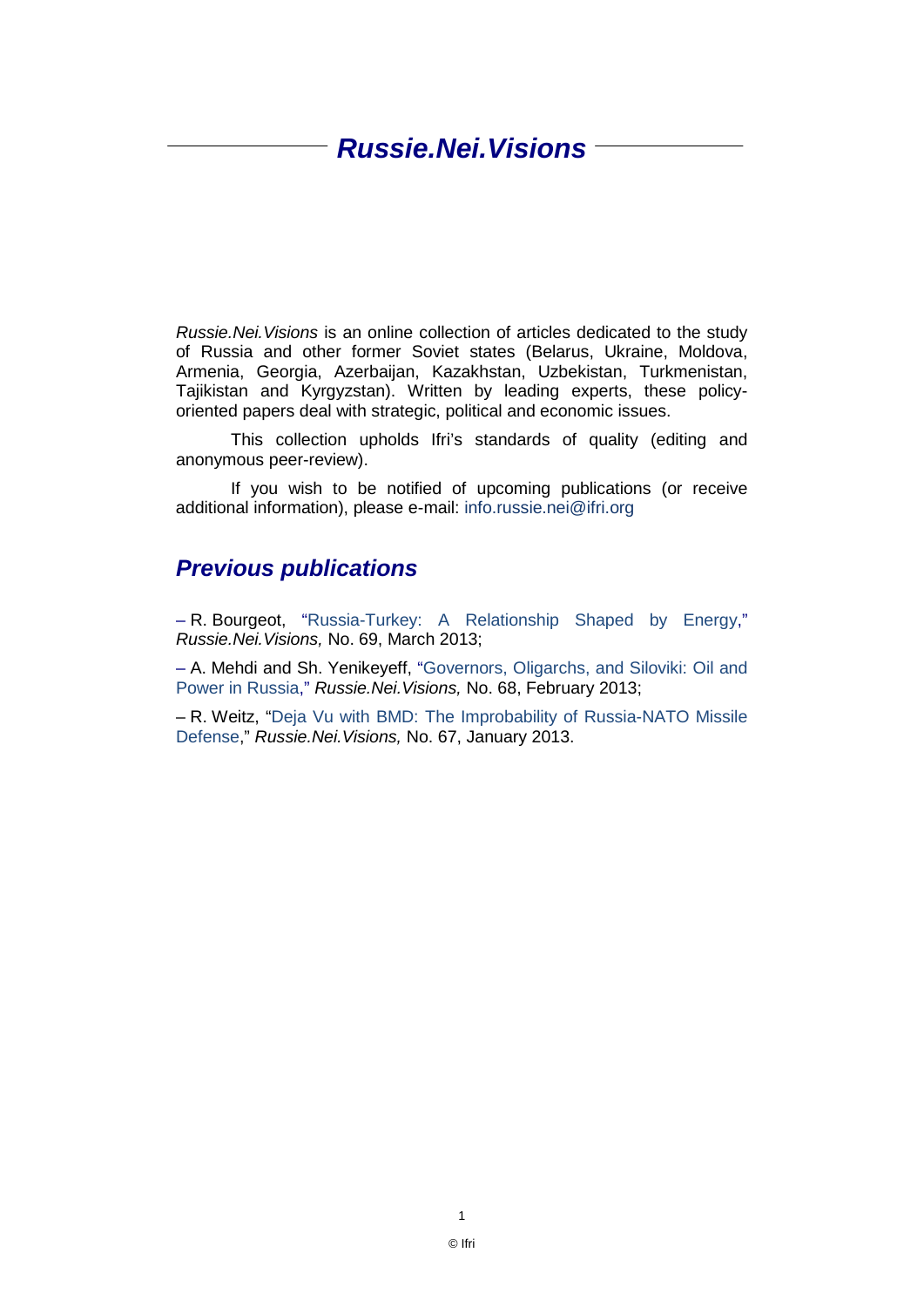*N. Poussenkova / Rosneft' and China* ifri

## **Author**

Dr. Nina Poussenkova is Senior Research Fellow at the Institute of World Economy and International Relations (IMEMO) of the Russian Academy of Sciences. In the 1990s, she worked in the Russian oil and gas consultancy Center for Foreign Investment and Privatization, and in equity research departments of investment banks Salomon Brothers and Lazard Frères. In 2006-2008 she was director of the Energy Program of the Carnegie Moscow Center. Currently, she is head of the Oil and Gas Dialogue Forum established in IMEMO that holds regular energy seminars.

Nina Poussenkova has written more than 70 publications on the Russian oil and gas industry. Among her latest publications: "Russia's Future Customers: Asia and Beyond," *in* J. Perovic, R. W. Orttung and A. Wenger (eds.), *Russian Energy Power and Foreign Relation*s*: Implications for Conflict and Cooperation*, Routledge, 2009; and "They Went East, They Went West: The Global Expansion of Russian Oil Companies," *in* P. Aalto (*ed.*), *Russia's Energy Policies: National, Interregional and Global Levels*  Edward Elgar Publishers, 2012.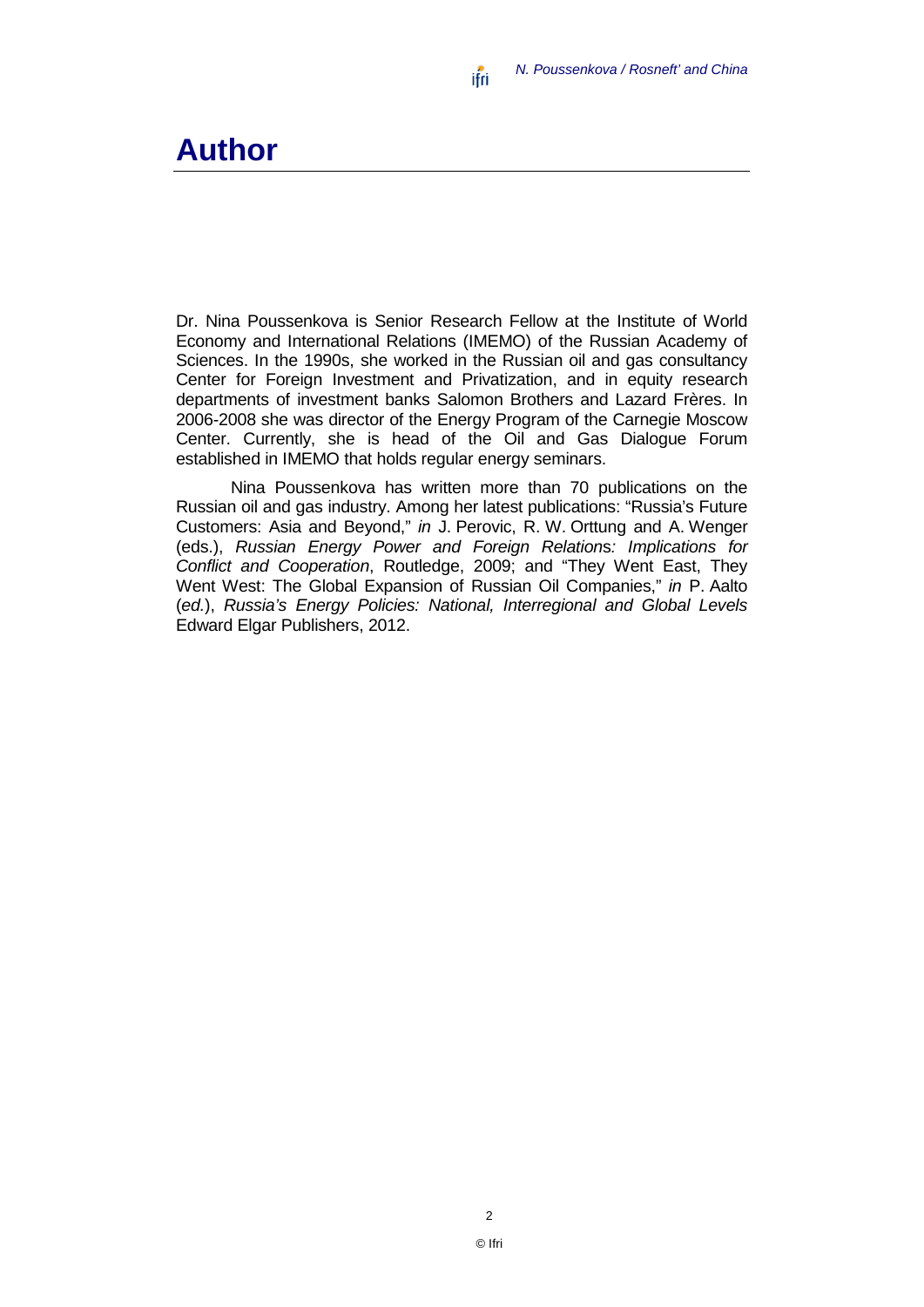

# **Contents**

| ROSNEFT-THE DRIVER OF RUSSIA-CHINA ENERGY COOPERATION 11 |
|----------------------------------------------------------|
|                                                          |
|                                                          |
|                                                          |
|                                                          |
|                                                          |
|                                                          |
|                                                          |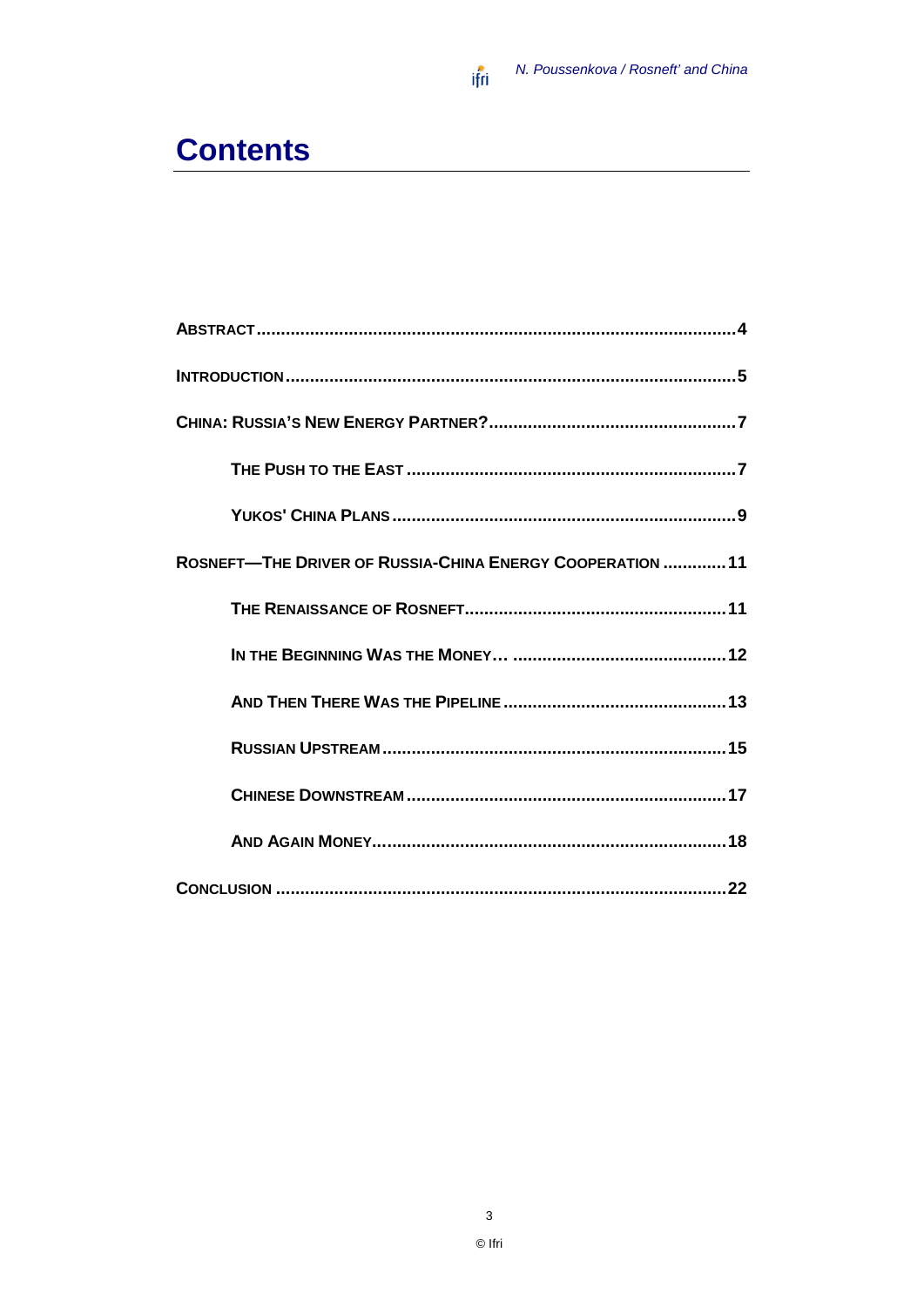### <span id="page-5-0"></span>**Abstract**

In the past decade Russia set a strategic goal: to develop the Eastern vector of its energy policy and strengthen oil and gas cooperation with the Asia-Pacific countries. While dialogue on gas with China was stalled, Rosneft, the country's number-one oil company, made a breakthrough in petroleum relations. Rosneft received credits from Chinese banks against guaranteed supplies of oil; lobbied for the construction of a spur to China from the Eastern Siberia—Pacific Ocean pipeline system; dramatically increased oil exports to China; let CNPC and Sinopec enter the Russian upstream; cooperated with them abroad; sold some of its shares to CNPC, and consolidated its position in China's downstream. The state company is fulfilling the government's strategic plans on the diversification of markets for hydrocarbons and the development of the East of the country, while simultaneously influencing state energy policy. Rosneft has its own longterm plans to become an international energy corporation and it is pursuing the internationalization of its business, including in the Asia-Pacific markets. Yet thanks to China, Rosneft is also supporting its short-term corporate interests: the first two loans were used to pay for the acquisition of Yukos, and now it plans to attract the Chinese money to buy TNK-BP. Therefore, the key question remains: Do its corporate interests correspond to the longterm goals of Russia, in so far as they place the country in a position of dependence on China?

4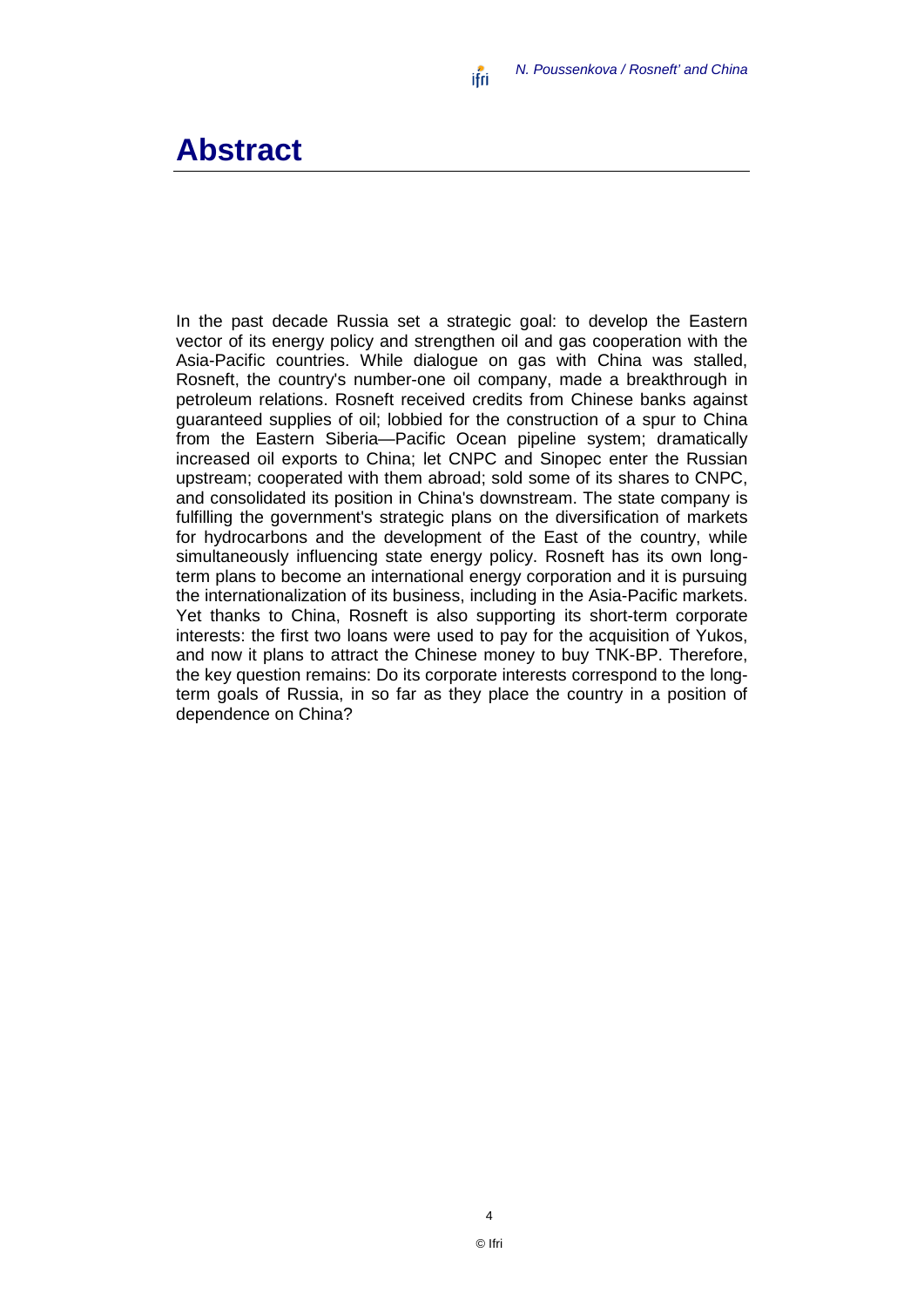### <span id="page-6-0"></span>**Introduction**

The modern history of Russian oil and gas industry shows that in Russia it is not enough for the government to simply make a strategic decision, even in regards to state oil and gas companies. A plan may not be implemented if it encounters powerful opponents, or if it does not find strong allies with an interest in its being enacted. This trend is manifested more vividly in Russia than in other countries. On the one hand, business decisions in the Russian energy sector are very often influenced by short-term political considerations, which conflict with the long-term economic and commercial interests of the industry. On the other hand, Russia's complex system of diverse private-interest groups, which are closely connected to state decision-makers in various ways, exerts a heavy (and contradictory) influence on the oil and gas sector. That is to say, state decisions can come into conflict with private interests and be undermined by opponents or sabotaged by the party who implements it.

Such a situation often arose in the 2000s, when state power was strengthened in comparison to the 1990s. For example, in 2003 the government appointed Rosneft as the authorized company in the sphere of Production-Sharing Agreements (PSAs). President Vladimir Putin approved the idea in words, but in fact did not support Rosneft, which could have strengthened its then-modest position in the Russian petroleum sector thanks to its newly-given role. As a result, former Yukos head Mikhail Khodorkovsky won out over the previous president of Rosneft, Sergei Bogdanchikov; after a successful campaign against PSAs led by Khodorkovsky, the practice of their being signed in Russia was discontinued. Another example is the decision taken by the government in 2004 to transfer Rosneft to Gazprom in exchange for increasing the state's share in a gas monopoly to a controlling majority—the oil company still managed to maintain its independence thanks to the political influence of its then chairman of the board, Igor Sechin, and the active maneuvers of Sergei Bogdanchikov.

Finally, the government objective decided in the middle of the 2000s—to transition from the export of crude oil to that of petroleum products and to the building of refineries at the end point of each export pipeline—remains unfulfilled. In accordance with the government's instructions, in 2006 Rosneft proposed to construct an export-oriented refinery with a capacity of 20 million tons/year at the end point of the Eastern Siberia-Pacific Ocean pipeline (ESPO) by 2012. But Rosneft put those plans on the back burner because, at that time, global market

<span id="page-6-1"></span>Translated from Russian by Brendan McElmeel.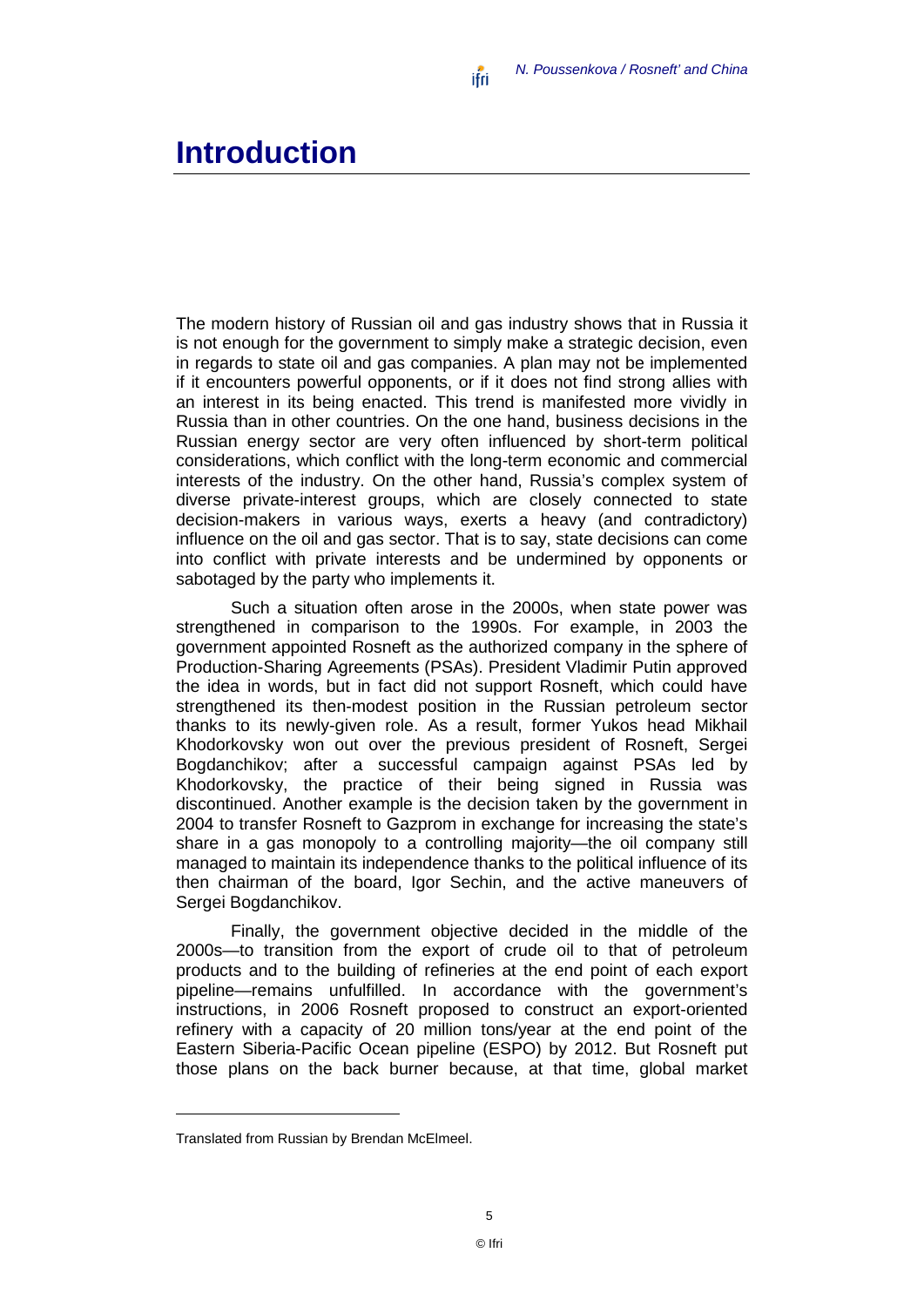conditions for their implementation were unfavorable, and the company placed greater importance on achieving other corporate goals.

This trend continues to this day. One can cite the example of the project in 2011 to create a joint venture between Rosneft and BP, which was approved by Prime Minister Vladimir Putin, but foiled by the Russian shareholders of TNK-BP.

In contrast, the presence of a powerful lobbyist in the person of Rosneft facilitated the development of the eastern vector of state oil policy. In recent years, Rosneft has become the flagship enterprise of the Russian oil industry and aims to turn itself into an international energy corporation and world leader among public oil companies. In the sphere of liquid hydrocarbons, it has already become so. In 2011, it produced 114 million tons of petroleum, i.e. 22% of total Russian output (511 million tons). After the complete takeover of TNK-BP, the volume of its output will grow to 185 million tons/year, thus rising to 36% of the total Russian output for 2011. The state creates significant non-market competitive advantages for Rosneft in comparison with its private counterparts (for example, granting it and Gazprom exclusive access to offshore fields, or including it in the list of strategic companies whose bankruptcies would be handled according to a special scheme). It also promotes the international expansion of Rosneft in hopes of having a Russian petroleum "super-company" similar to Gazprom in the gas sector. Such a powerful player naturally holds enormous influence in the country and can promote its interests through strategic decisions in the energy sphere. Of course, it sometimes has to pay for such a close relationship to the state, which can compel it to implement political decisions that are not always in the commercial interests of the company.

Rosneft has become the primary moving force of Russian-Chinese petroleum cooperation. On the one hand, it's logical that a state oil company serves as the driver of government policies in regards to such a strategic partnership as that of Russia and China and in such a strategic sphere as oil relations—a sphere which advances with particular complexities that are outlined below. On the other hand, recent events have shown that Rosneft pursues not only long-term national interests (development of economic and energy dialogue with the Asia-Pacific countries) and long-term corporate interests (market diversification and transformation into an international energy company), but also short-term corporate interests. These are connected first of all with its desire to get "Chinese" money for the realization of its company goals, including the acquisition of other Russian players. But such pursuits do not always facilitate the establishment of equal and mutually beneficial energy cooperation with China, so long as Rosneft (and indirectly, Russia) remains dependent on Chinese creditors.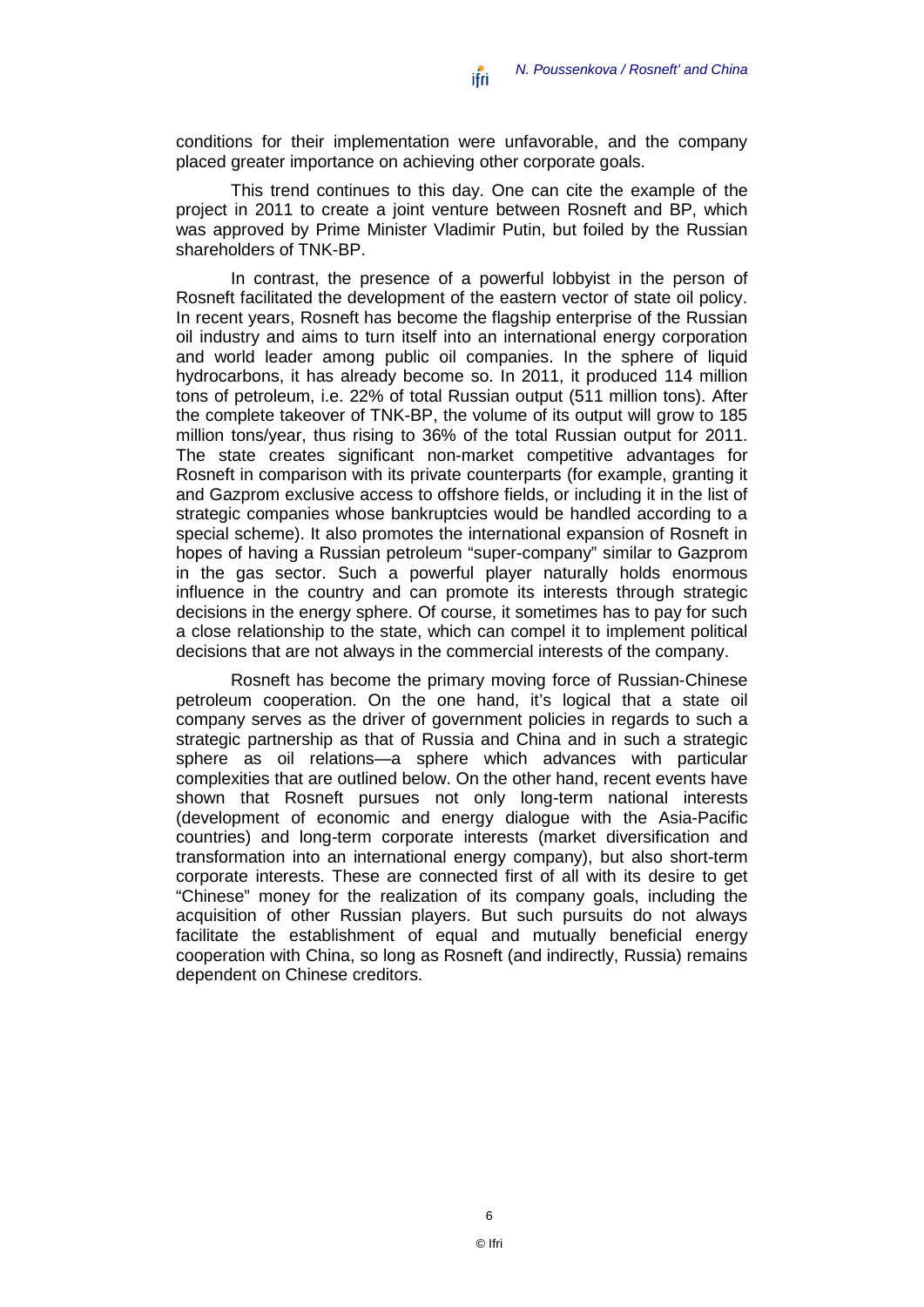# <span id="page-8-0"></span>**China: Russia's New Energy Partner?**

### <span id="page-8-1"></span>*The Push to the East*

At the end of 2009, "The Energy Strategy of Russia to 2030" was adopted. It reads as follows:

"…the share of European energy markets in the total volume of Russian energy export will steadily decline due to export diversification to Eastern energy markets (China, Japan, Republic of Korea, other countries of the Asia-Pacific region). … by the end of the Strategy['s] third implementation phase, the proportion of Eastern energy markets in the Russian energy export of liquid hydrocarbons (oil and oil products) should grow from the current 6 to 22–25%, while natural gas export should grow from 0 to 19– 20%."[1](#page-8-2)

The development of trade relations in the energy sphere with the Asia-Pacific region, and the re-orientation of oil and gas flows from Europe, with its stagnating demand, toward the East and most of all toward the quickly-developing Chinese market, obviously became an important element of Russia's official energy strategy. A similar growth in attention to the eastern vector of Russian energy policy relates to the necessity of securing quick economic and industrial development in East Siberia and the Russian Far East (including that of the oil and gas sector), raising the standards of living there, and stopping the outflow of the population from the region—currently one of the most important tasks on the Russian national agenda. In addition, to support the status of Russia as an energy super-power, they have put forth the long-term goal of creating new oil and gas provinces that could partially replace declining reserves in Western Siberia, and Eastern Siberia and the Far East should be among those provinces.<sup>[2](#page-8-3)</sup>

Three years later it is possible to conclude that gas cooperation with China has stalled in so far as Gazprom is obviously not particularly interested in it (or is not capable of establishing it). On the other hand, oil relations are being actively developed, even if there are problems and conflicts, and Rosneft has turned out to be their main driver.

<span id="page-8-3"></span>

<span id="page-8-2"></span><sup>1</sup> *Energicheskaya strategia Rossii do 2030 goda* [Russia's Energy Strategy to 2030], Moscow, 2009. [<http://minenergo.gov.ru/aboutminen/energostrategy/>](http://minenergo.gov.ru/aboutminen/energostrategy/). English version: <www.energystrategy.ru/projects/docs/ES-2030\_(Eng).pdf>. <sup>2</sup> For details, see: N. Poussenkova. "Russia's Future Customers: Asia and Beyond," *in*

J. Perovic, R. W. Orttung, A. Wenger (eds.), *Russian Energy Power and Foreign Relations: Implications for Conflict and Cooperation,* Routledge, 2009.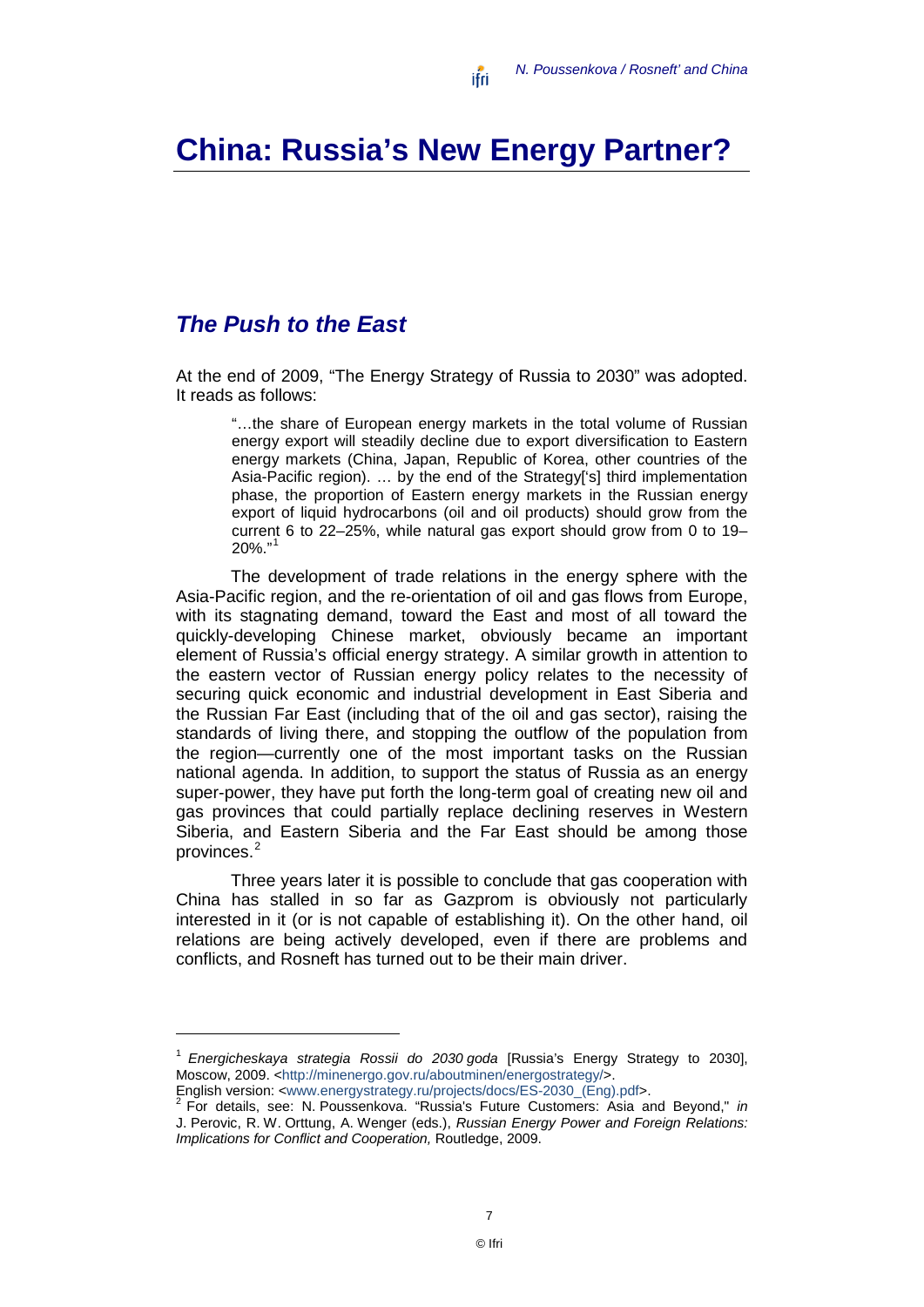It would seem that Russia and China are ideal, complimentary partners in the oil and gas sphere: one is the holder of enormous hydrocarbon reserves, a leading exporter, and the other is a quicklydeveloping, and even the world's second largest, consumer and importer of hydrocarbons. However, Russia's primary counterpart in the oil and gas sphere is still Europe (to which 78% of Russian export gas flowed in 2011, while a total of 16% was directed to Asia and 6% to Central and South America).<sup>[3](#page-9-0)</sup> All of Russia's pipeline gas goes at the present moment to Europe and the CIS and only an insignificant volume of liquefied natural gas (LNG), produced on Sakhalin, to Japan, China, South Korea, Thailand and Taiwan. And China still more effectively establishes cooperation with other petroleum-producing countries.

Russian-Chinese energy relations were not developed without difficulty. Russia began to nurture projects of constructing oil and gas pipelines to China in the late 1980s, shortly after the normalization of relations between the USSR and the PRC. But Beijing looked at these projects rather indifferently: oil prices had not then risen above \$20/barrel, and there was an excess of supply on the market. Moreover, considering the economic and internal-political difficulties that Russia was going through in the 1990s, it was not up to the task of conquering new oil and gas markets. The situation changed in the 2000s, as oil prices rose (and as China had become a net importer of petroleum in 1993), the search for foreign sources of crude become a priority in China's energy strategy. The Chinese policy of looking abroad for energy supplies began officially in 2001. In the petroleum sphere it was carried out in four directions: the buying of assets and companies, alliances, and deals of the type "resources for market access" and "credit for oil," which were employed toward Russia. [4](#page-9-1)

In the beginning of the last decade, China conducted talks with Yukos about the laying of a petroleum pipeline from Angarsk to Daqing, and with Gazprom about the construction of a gas pipeline. However, at that time Moscow was dragging its feet. The Kremlin was not rushing after new markets, so much as playing the Chinese card in negotiations with the European clients of Gazprom and the oil industry. In March of 2006, when relations between Gazprom and its consumers in the EU were complicated following the first gas conflict with Belarus, Vladimir Putin visited China. During his visit, memoranda were signed on the construction of a branch of the ESPO to China, as well as gas pipelines: the protocol on gas deliveries to China, which were supposed to have started in 2011, foresaw sales of up to 68 billion cm/year. Frightened, Russia's EU consumers renewed the long-term contracts that had been Moscow's aim. But gas exports to China have still not begun, despite long and intense talks, as the parties have been unable to reach a compromise on prices. [5](#page-9-2) Obviously in the long-term, as stated in Russia's Energy Strategy to 2030, Russia is interested in the

<sup>&</sup>lt;sup>3</sup> EIA. Country Analysis Briefs. Russia. Last Updated: 18 September 2012.

<span id="page-9-1"></span><span id="page-9-0"></span>See: X. Xu, "Chinese NOC's Overseas Strategies: Background, Comparisons and Remarks," in *The Changing Role of National Oil Companies in International Markets*. J. Baker Institute for Public Policy, March 2007. <sup>5</sup> *Kommersant*, 17 June 2011.

<span id="page-9-2"></span>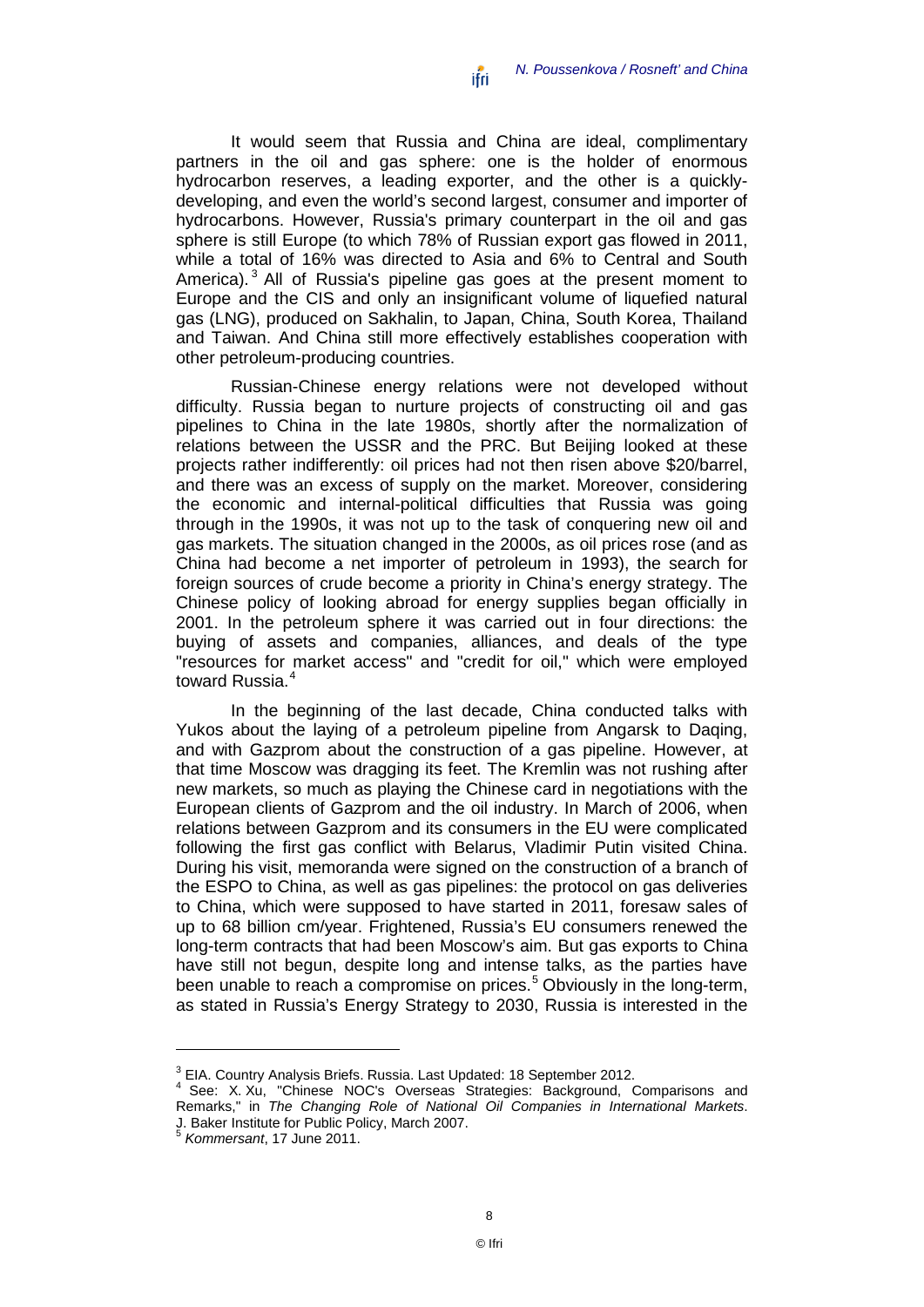development of energy relations with China, taking into account the size and the speed of development of the Chinese market. But at the time, short-term interest prevailed in this sphere: Russia secured concessions from the Europeans, having demonstrated that it had other attractive export opportunities. However, having missed the chance to consolidate its position in China, it was overtaken by other players. Seeing that Russia was in no rush to implement the agreements reached, China began to actively seek other suppliers of oil in Central Asia, the Middle East, Africa and Latin America.<sup>[6](#page-10-1)</sup> Shortly after, Beijing secured supply of Turkmen gas and finalized sales contracts of liquefied petroleum gas as well.

Against the background of the practically complete lack of progress in gas relations, a breakthrough in the oil industry began to take shape, although at times the question also arose of the price of delivery, which has not always been decided in the interest of Russia.

#### <span id="page-10-0"></span>*Yukos' China Plans*

It was Mikhail Khodorkovsky who first began the policy of petroleum cooperation with China. Before the "Yukos affair," the company was the lord of "big petroleum" in Russia's East. At the end of the 1990s, Yukos became one of the first Russian oil companies to develop an interest in Eastern Siberia, and who saw a potential major sales market in China. Yukos, which by 2004 had become the main exporter of Russian crude to China, had begun to cooperate with the PRC in 1999: in that year the first oil shipment was delivered to China by rail—12 thousand tons. Yukos' exports to the PRC by rail quickly grew, and the company decided to build the Angarsk-Daqing pipeline.

Yukos, Transneft, and the Chinese National Petroleum Company (CNPC) already began to prepare documents for the construction of a pipeline from Russia to China in 1999. In the summer of 2002 Yukos obtained a pledge from the CNPC to finance 50% of the construction expenses. CNPC also indicated a readiness to buy all the crude that would go through the new route. In May of 2003 the heads of Yukos and the CNPC signed a long-term contract on the pumping of petroleum through the future pipeline: 20 billion tons/year for the first five years, and 30 billion tons/year after 2010.

For a time, the Angarsk-Daqing pipeline planned by Yukos competed with an alternative Angarsk-Nakhodka pipeline, promoted by Transneft. The Yukos line, extending 2,247 km, would have cost \$1.7 billion, while the Transneft project, at 3,764 km, would have cost \$5.2 billion. The Angarsk-Daqing would have been profitable with throughput of 20 million tons/year, and the Angarsk-Nakhodka of 50 million tons/year. It was simply unclear if petroleum reserves in Eastern Siberia would be sufficient to fill the Transneft pipeline. But at the same time, the delivery of crude to the port of Nakhodka would allow for the diversification

<span id="page-10-1"></span><sup>6</sup> *Kommersant,* 14 June 2011.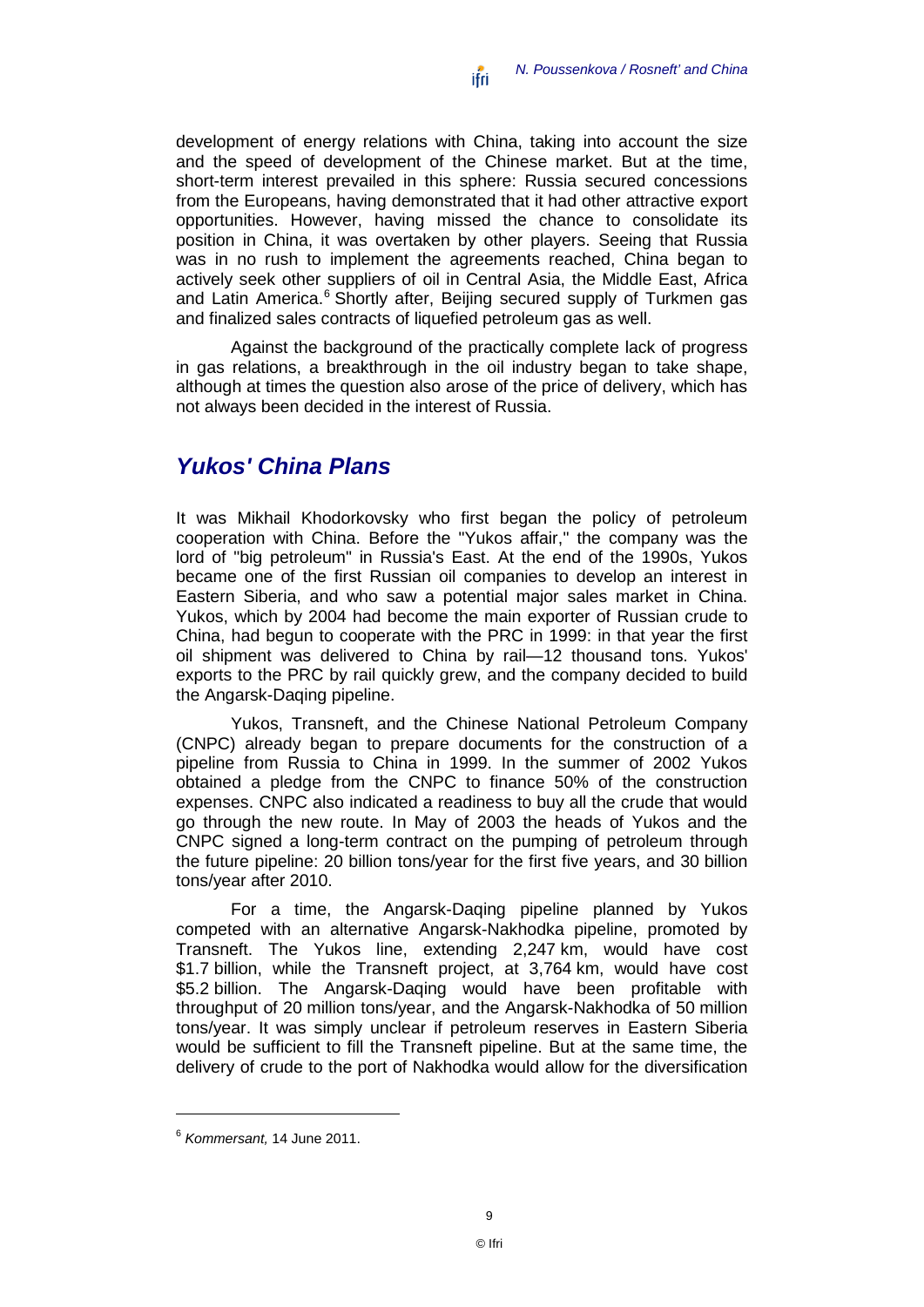of end-markets, whereas the Angarsk-Daqing option would have left Russia dependent on the monopoly buyer—China. The choice between the two routes would be defined by political considerations.<sup>[7](#page-11-0)</sup>

In the spring of 2003, a Solomonic judgment was laid out: Russia would build the Angarsk-Nakhodka petroleum pipeline with a spur to Daqing. In fact, the Ministry of Natural Resources soon rejected both projects over environmental considerations. At the beginning of the "Yukos affair," the government of Mikhail Kasyanov, who supported the Angarsk-Daqing option, was forced to resign, and for a time the oil pipelines were forgotten.

<span id="page-11-0"></span><sup>7</sup> *Neftegazovaya vertical*, No 12, 2002. p. 40-42.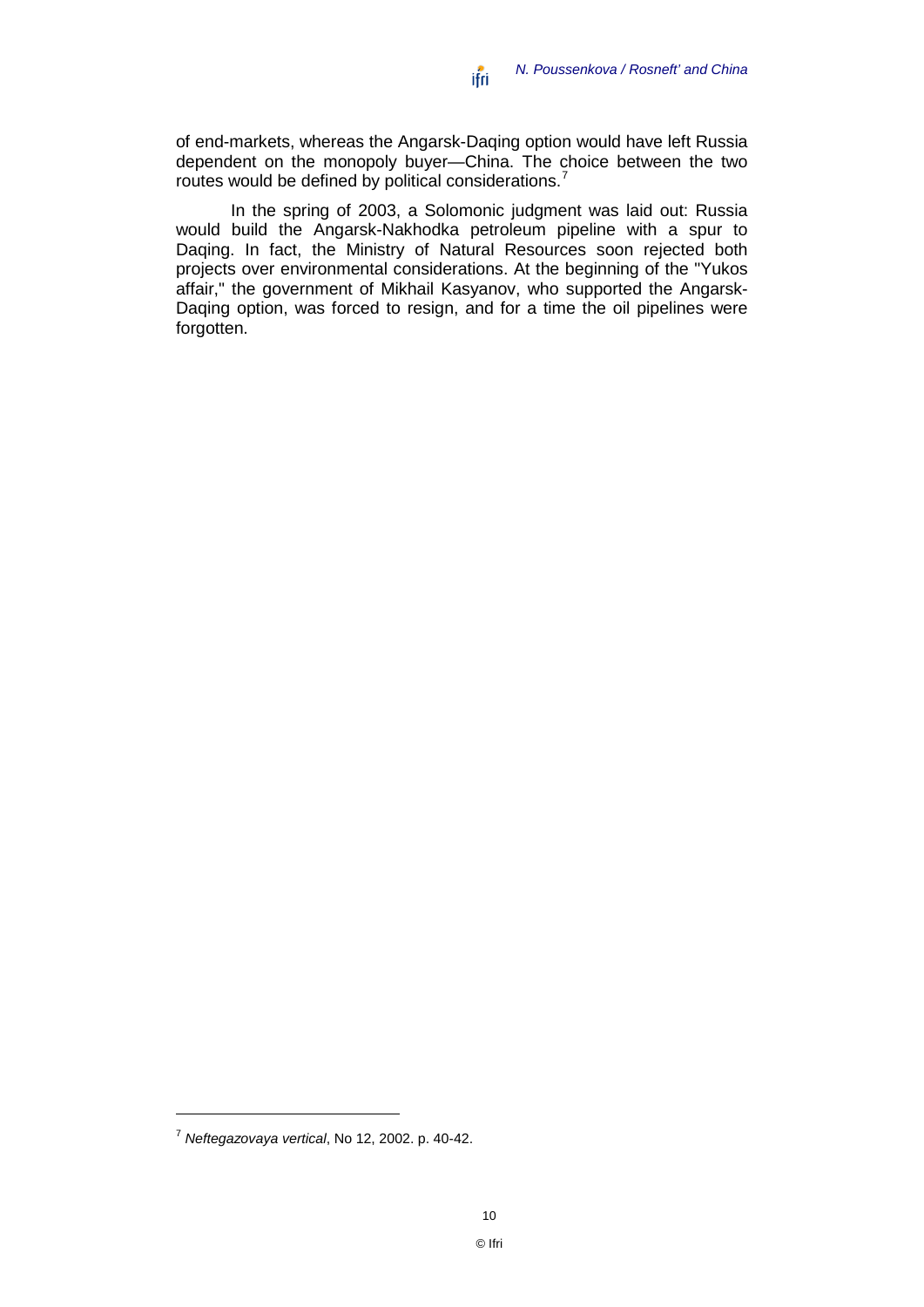# <span id="page-12-0"></span>**Rosneft—The Driver of Russia-China Energy Cooperation**

#### <span id="page-12-1"></span>*The Renaissance of Rosneft*

But the neglect of the oil pipeline projects was brief. A new, influential lobbyist showed an interest in the eastern vector of Russia's oil policy: Rosneft. While in the 1990s Rosneft had been a small and weak player in a Russian oil sector in which powerful private competitors continually grabbed at the most valuable assets, in the 2000s the company became much stronger. In principal, the company's rebirth began already in 1998, when Sergei Bogdanchikov was named its President. But after Vladimir Putin was elected President of Russia in 2000, he embarked on a course of state intervention in the economy, first and foremost in the oil and gas sector; Rosneft, with strong state support, began to fight aggressively for a position in the petroleum industry.<sup>[8](#page-12-2)</sup>

This process unfolded swiftly when in 2004, the then deputy head of the presidential administration, influential Russian bureaucrat Igor Sechin, became the Chairman of the board of directors for Rosneft.<sup>[9](#page-12-3)</sup> Sechin for a long time was (and remains) one of the leading figures of the energy industry. In 2008, he became Deputy Prime Minister with responsibility for the whole sphere. This gave rise to a definite conflict of interest in so far as Sechin, as overseer of the energy industry, served as "arbiter" in the relations between the state and the oil companies, while at the same time being head of the board of directors of one himself. Analysts assessed the entry into the government of Sechin, an obvious patron of Rosneft, as a strengthening of the company. After the Russian presidential elections in 2012, Igor Sechin increased his ties to Rosneft even further, becoming its President. Time will tell if this was a promotion for the former vice-premier or an honorable exile. As a poll on the energy industry by the magazine *Neftegazovaya vertikal'* shows, the majority of leading Russian experts expect further consolidation and strengthening of Rosneft's position.<sup>[10](#page-12-4)</sup> Obviously, after clinching the "deal of the century" on the acquisition of TNK-BP, Rosneft achieved a new qualitative surge in its growth.

<span id="page-12-2"></span><sup>8</sup> For details, see N. Poussenkova, "Lord of the Rigs: Rosneft as a Mirror of Russia's Evolution," in *The Changing Role of National Oil Companies in International Energy Markets*, James Baker Institute for Public Policy, March 2007.

<span id="page-12-4"></span><span id="page-12-3"></span><sup>9</sup> *Vedomosti,* <sup>28</sup> July 2004. <sup>10</sup> *Neftegazovaya vertikal'*, No 12, 2012. p. 12-83.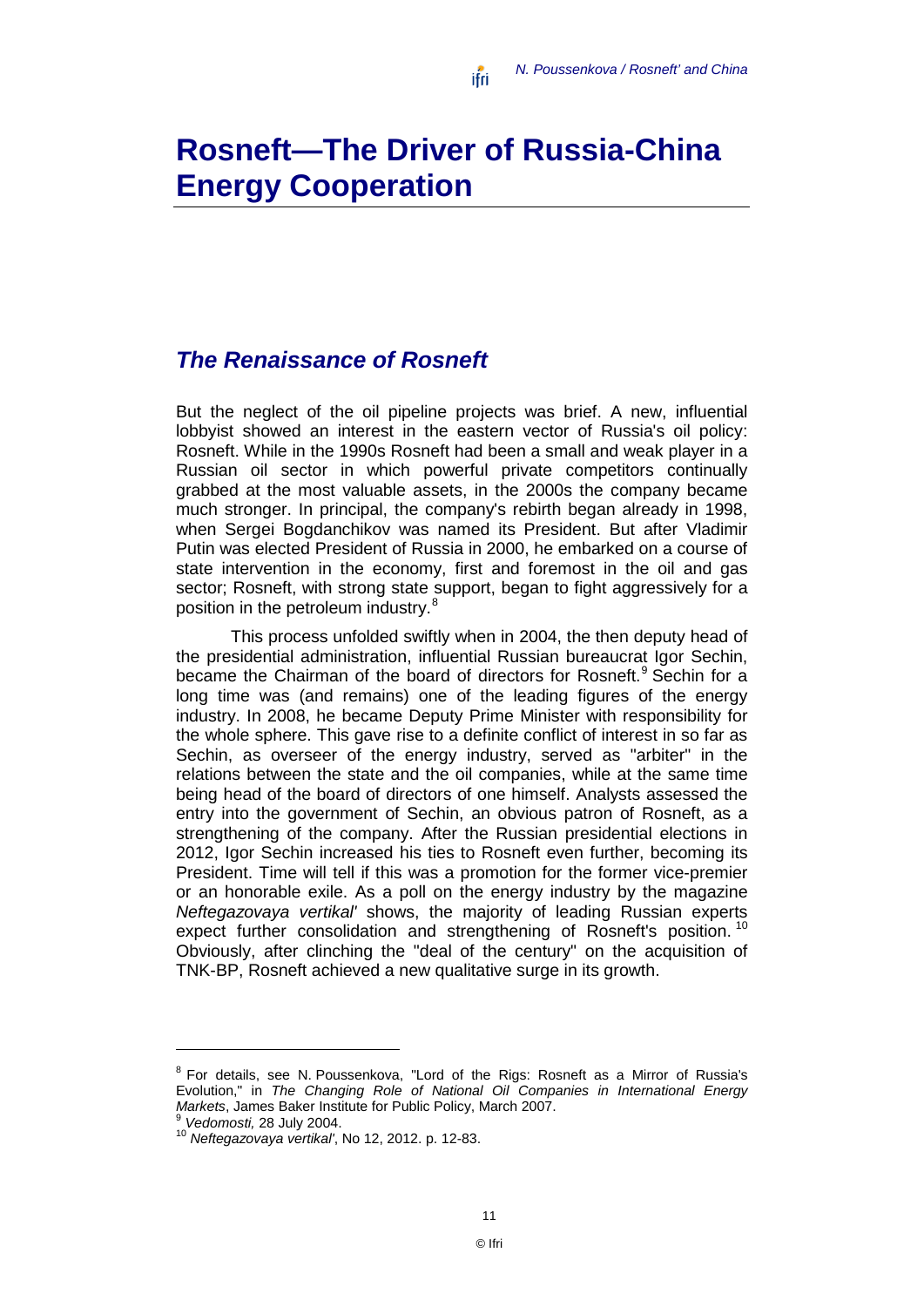In any event, having become the number one oil company in Russia by acquiring the primary assets of Yukos, Rosneft picked up the baton in the plan to develop petroleum cooperation with China. The company is developing it in four inter-connected directions: attraction of Chinese credits, lobbying for the construction of the ESPO and a spur to China, the right of access of Chinese companies to the Russian upstream and a push into China's downstream.

### <span id="page-13-0"></span>*In the Beginning Was the Money…*

In fact, Russian-Chinese petroleum cooperation achieved a breakthrough in 2005, when Rosneft bought Yuganskneftgaz, having borrowed \$1.8 billion from state banks and having issued promissory notes for \$6.1 billion. The bills of credit were refinanced thanks to an upfront payment of \$6 billion for the delivery of oil to China.<sup>[11](#page-13-1)</sup> For the first time a situation arose under which Chinese financial resources had become involved in a redistribution of property in strategic sectors of the Russian economy.

To pay back the debt Rosneft pledged to export to China 48.8 million tons by the year 2010. The conditions of the contract were not disclosed, giving rise to speculation that the price was set too low. In the deal Rosneft was in such a hurry to get money from the Chinese that it agreed to terms that were not completely profitable for itself: the price of oil was tied to Brent, first with a discount of \$3. In November 2007 the state company achieved a reduction of the discount to \$2.325. In February 2008 Rosneft expected to obtain a new increase in price from the Chinese as well, but the negotiations proved very difficult.<sup>[12](#page-13-2)</sup>

On the whole the contract price was slightly higher than the market one: the average discount on the price of Urals oil for Brent in the period from 2005-2007 came to \$3.80/barrel. But according to estimates of analysts, due to transportation costs of the delivery, Rosneft's supply to China could be less profitable than that to Europe. Even accounting for an increase in price, Rosneft reported lost profits for a long time, and the contract with the CNPC remained problematic, especially with regards to the delay of the launch of the ESPO. However, considering how acutely the company needed money upon the purchase of Yuganskneftgaz, the conditions of the contract with the Chinese could have been even harsher.<sup>[13](#page-13-3)</sup>

<span id="page-13-3"></span>

<span id="page-13-2"></span><span id="page-13-1"></span><sup>11</sup> *Vedomosti*, 5 July 2005. <sup>12</sup> *Vedomosti,* <sup>11</sup> April 2008. <sup>13</sup> *Vedomosti,* <sup>29</sup> January 2008.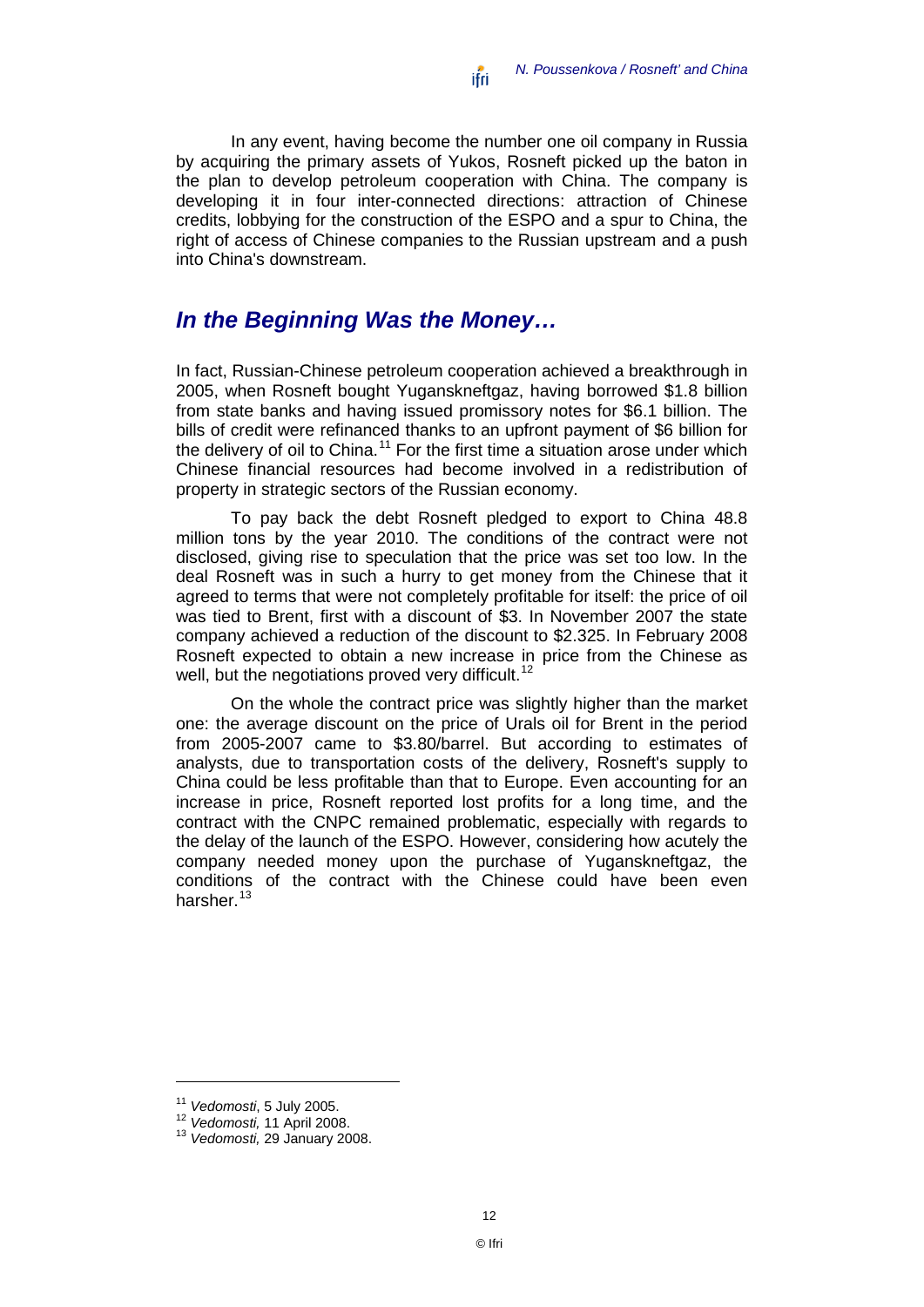#### <span id="page-14-0"></span>*And Then There Was the Pipeline*

On 31<sup>st</sup> December 2004, the then Prime Minister, Mikhail Fradkov signed a decree on the laying of the ESPO pipeline in the period from 2005-2020.<sup>[14](#page-14-1)</sup> This geopolitical project, in the words of Vladimir Putin, should have officially "broken open a window" to the East. Unofficially it should have exerted pressure on Europe, which, to use the expression of the former Transneft president Semyon Vainshtok, "we over-fed with our oil."[15](#page-14-2)

In Russia's east there has long been a vicious circle: oil fields were not developed, as there was no oil pipeline to export oil, and no pipeline was built because there was no crude to fill it. The ESPO broke that vicious circle and Rosneft, and Sergei Bogdanchikov personally, made a weighty contribution to the process, lobbying for the construction of the pipeline and commissioning the fields in Eastern Siberia. For now the state company was the proprietor of the richest oil reserves in the region (the Vankor, Verkhnechonsk, and Yurubcheno-Tokhomsk fields).

Until the middle of the last decade Rosneft was looking at two alternatives for transporting oil from the gigantic Vankor field in northern Krasnodarsk krai, which it was just beginning to work on exploiting at that time. The first was called the "northern" variant and consisted of constructing its own oil pipeline from Vankor to the port of Dikson on the Arctic Ocean, which would afford the opportunity of diversifying the sales markets of Vankor oil by means of its shipping by tankers. The second, "southern" variant included the construction of an oil pipeline to Purpe to connect to Transneft's trunk pipeline, through which Vankor oil had to travel to the east of the country. The northern option seemed more profitable commercially. But in sum, Bogdanchikov still went with the southern option because the political decision to build the ESPO had already been made, and there was not enough oil to fill it.<sup>[16](#page-14-3)</sup> Thanks to Vankor, the question about the filling of the pipeline—the construction of which was taking much longer than planned, indeed partly because of the uncertainties about the resource base—was resolved. After that Bogdanchikov repeatedly lobbied actively for the speeding up of the construction of the ESPO, and appealed to Putin to instruct Fradkov to push the implementation of the oil pipeline project. After all the delays the ESPO was launched in 2009, one year later than intended.

Rosneft became not only a catalyst for the laying of the ESPO in general, but also an indirect lobbyist for a spur to China. Indeed, for a long time the question—whether to build a spur to China through which initial deliveries of 15 million tons/year would be possible—was left unresolved.

Already in 2006 Transneft and the CNPC signed a protocol about the construction of the oil pipeline from Skovorodino to the border of the

<span id="page-14-1"></span><sup>&</sup>lt;sup>14</sup> For more on the construction of ESPO, see: S. Tabata, X. Xu Liu, "Russia's Energy Policy in the Far East and Siberia," *in* P. Aalto (ed)*; Russia's Energy Policies: National, Interregional and Global Levels*, Edward Elgar Publishing Inc., 2012. <sup>15</sup> *Vedomosti*, 29 December 2009. <sup>16</sup> *Neftegazovaya vertikal'*, No. 14. 2005. p. 62-62.

<span id="page-14-3"></span><span id="page-14-2"></span>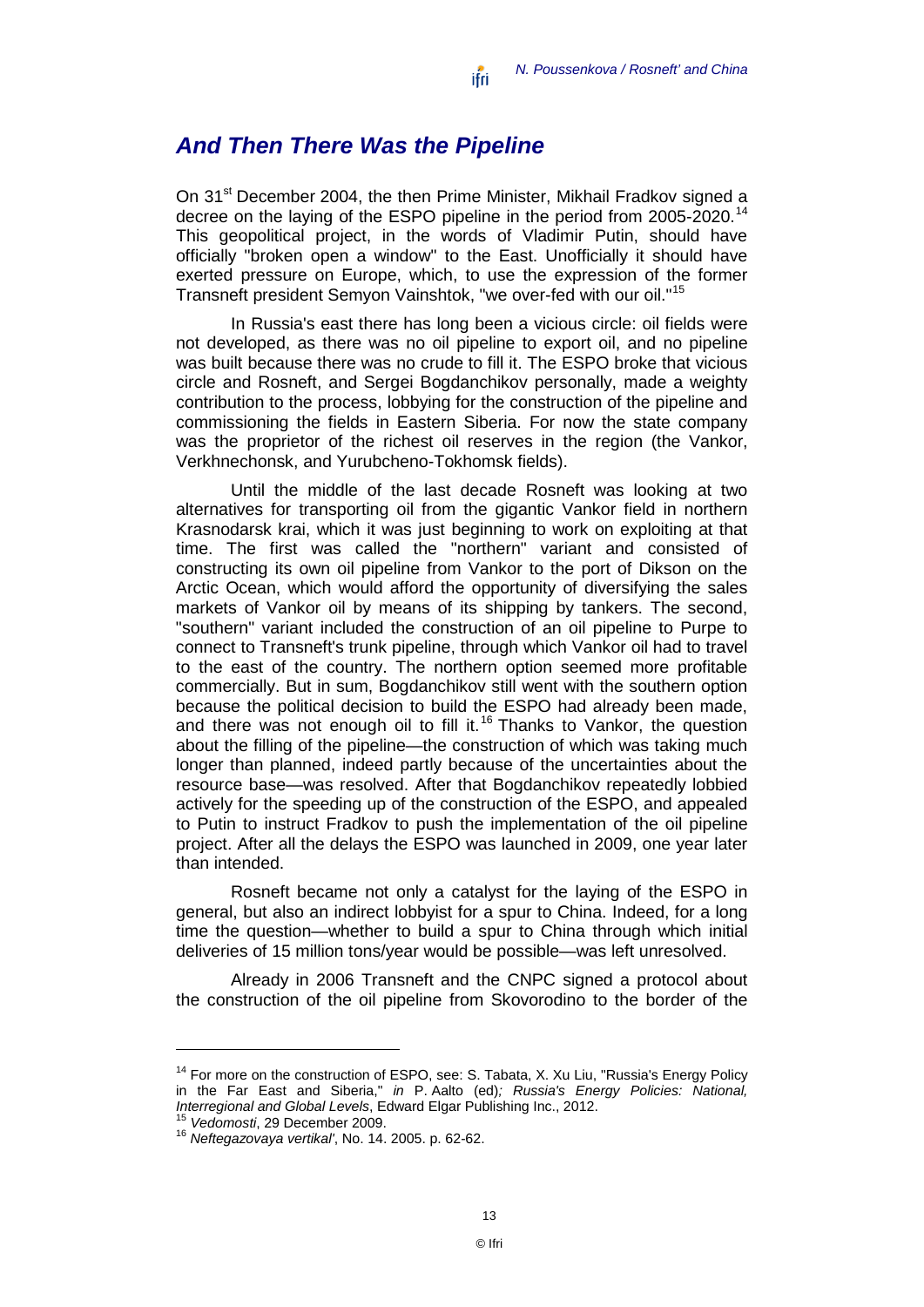PRC. The project was planned to begin in 2007 and to be completed by 2008, simultaneous with the launch of the first stage of the ESPO. But its progress was held up again, primarily due to disagreement on both sides about the price of Russian crude. Besides, Vladimir Yakunin, the influential head of the Russian Railways, stood against the project: without an Eastern pipeline, oil supplies to China were delivered by rail. The railway monopoly feared that the construction of an oil pipeline would force them to concede part of the crude shipments to Transneft.<sup>[17](#page-15-0)</sup>

In March 2008 the president of Transneft Nikolai Tokarev addressed the vice-premier Sergei Naryshkin a demand to make a decision on the spur to China. Transneft's anxiety was understandable, as the projection of the second stage of the ESPO and the capacity of the port Kozmino depended on the availability of the spur.<sup>[18](#page-15-1)</sup>

Progress began to take shape only in October of 2008, when a memorandum was completed by both sides stipulating the apportionment of credit by China to Russia for the construction of the pipeline and future deliveries of oil. They were already expected to sign the documents by the end of November 2008.<sup>[19](#page-15-2)</sup> But the process began to drag (as discussed below).

The complete resolution of differences was worked out only in February 2009, when Vice-Premier Igor Sechin visited China. Apparently a breakthrough was reached mainly thanks to the global financial crisis and Rosneft's and Transneft's growing need for cash. Four documents were then signed: two agreements between the Russian companies and the China Development Bank on long-term credit amounting to \$25 billion, a 20-year contract on the delivery of oil between the CNPC and Rosneft, and also an agreement between the CNPC and Transneft on the construction and operation of a Skvorodino-Mokhe pipeline. At first, the plan was to export 15 million tons/year of primarily Western Siberian oil. The throughput capacity of the pipeline could be increased to 30 million tons/year. This would depend, above all, on the pace of Rosneft's development of its Eastern Siberian fields.

After that, events unfolded at an unbelievable pace. Premier Putin reported in a presentation to the State Duma that the preparations for the Russian-Chinese pipeline project had reached the final stage. A few days later Rosneft and Transneft concluded a bilateral agreement, according to which Transneft would buy from Rosneft 6 million tons/year for re-sale to China, and a remaining 9 million tons/year would be delivered by Rosneft itself. At the end of April, Igor Sechin and his Chinese counterpart Wang Qishan signed an inter-governmental agreement on petroleum cooperation for 23 years. Within a week, in the presence of the vice-premiers of both countries, the directors of Transneft and Rosneft, and the governor of Amursk oblast, the first section of the 64-km Skovorodino-Mokhe pipeline system was welded 40 km from Skvorodino.<sup>[20](#page-15-3)</sup> This situation once again

<span id="page-15-0"></span><sup>17</sup> *Neft i kaptial,* No. 11, 2008. p. 21.

<span id="page-15-1"></span>

<span id="page-15-2"></span><sup>18</sup> *Vedomosti*, 11 April 2008. <sup>19</sup> For details, see: *Neft i kapital,* No. 3, 2009. p. 42. <sup>20</sup> For details, see: *Neft i kapital,* No. 5, 2009. p. 41.

<span id="page-15-3"></span>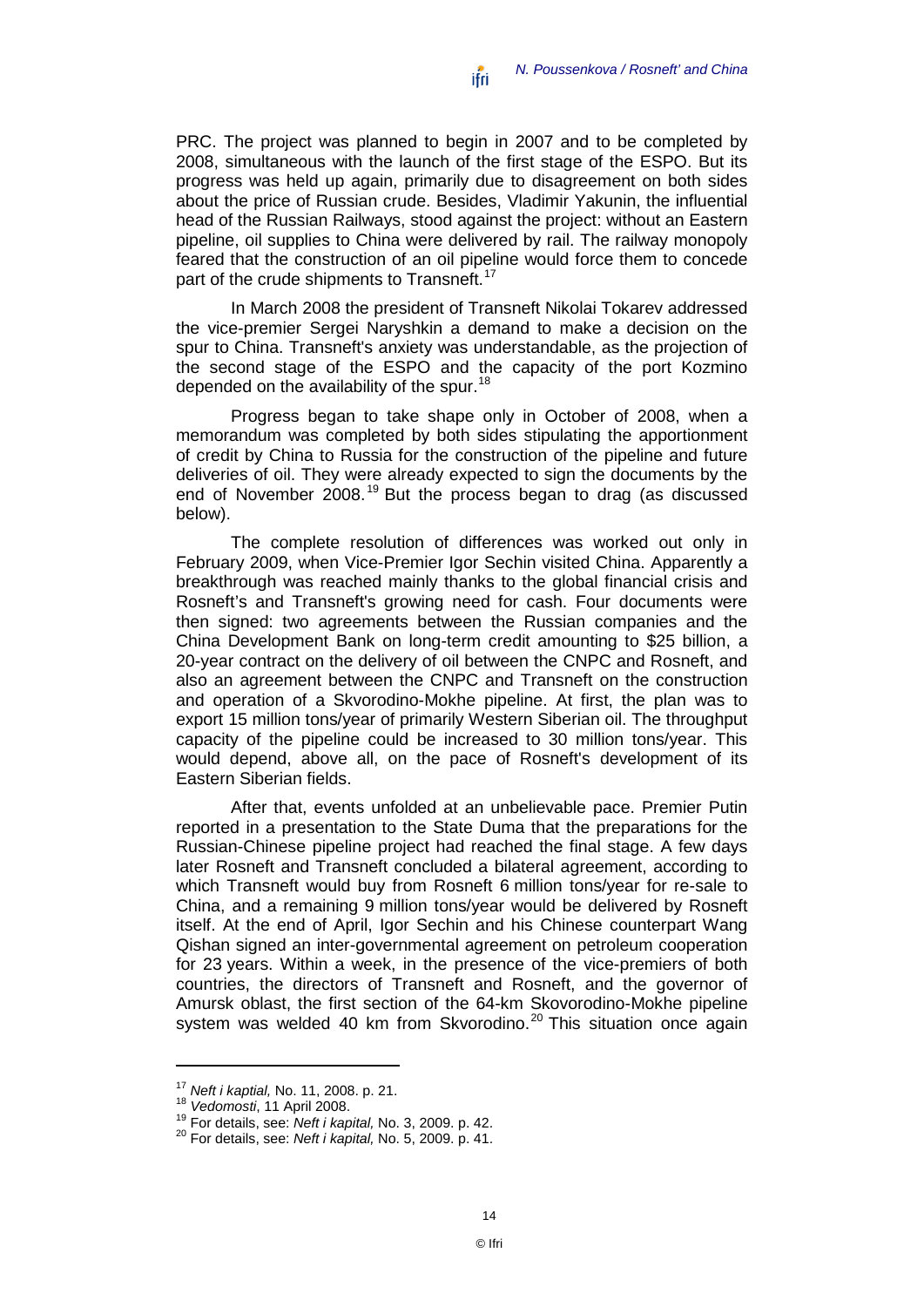showed that large-scale projects in Russia are implemented especially efficiently when an influential lobbyist gets behind them.

In September 2010 the construction of the Skvorodino-Daqing pipeline was completed. Deliveries through it began in January of 2011. According to Article 13 of the Accord between the Government of the RF and the Government of the PRC on cooperation in the oil sphere, Transneft and Rosneft would receive exclusive right of access to the pipeline for the delivery of oil to China over the course of 20 years.<sup>[21](#page-16-1)</sup> This immediately gave the state company undeniable competitive advantages over its private rivals working in the east. They had to use the route to Kozmino that is longer by 2000 km. Naturally their costs were much higher. As experts calculated, Rosneft saved \$20/ton.<sup>[22](#page-16-2)</sup>

As a result Rosneft's exports to the Asia-Pacific countries steadily grew (in accordance with the goals set by the Energy Strategy of Russia until 2030), reaching 10.53 million tons in 2009 and 16.90 million tons in 2010. In 2011 Rosneft exported in total 69.9 million tons, including 18.9 million tons to the Asia-Pacific countries (of that 15 million tons to China),  $^{23}$  $^{23}$  $^{23}$  that is, 27% of all exports, which even exceeds the level designated by the Strategy.

However, despite striving to decrease its dependence on Middle East oil, China is not planning to become dependent on its northern neighbor: indeed in the Chinese energy strategy Russia is apparently not at all a first priority. Chinese petroleum sources are generally well diversified—this includes the Middle East, Africa, and Latin America. Russia supplies about 8% of all the petroleum imported into China, and in 2010 it occupied the fifth place after Saudi Arabia, Angola, Iran and Oman. However, in 2011 it moved to the fourth place, having overtaken Oman.<sup>[24](#page-16-4)</sup> Evidently, due to internal political games, Russia began exporting its petroleum to the Chinese market a bit late.

#### <span id="page-16-0"></span>*Russian Upstream*

 $\overline{a}$ 

Thanks to the help rendered to Rosneft for the purchase of Yuganskneftgaz, Chinese companies were able to penetrate the Russian oil industry<sup>[25](#page-16-5)</sup>: in 2005 Rosneft offered Sinopec (its working partner in the Aday region of Kazakhstan) 25.1% of shares in the Veninskii block of Sakhalin-3 project, a five-year license for which it received in 2003. Sinopec

<span id="page-16-1"></span><sup>&</sup>lt;sup>21</sup> Soglashenie mezhdu Pravitel'stvom Rossiskoi Federatsii i Pravitel'stvom Kitaiskoi Narodnoi Respubliki o sotrudnichestve v neftianoi sfere [Inter-governmental agreement on oil cooperation between People's Republic of China and the Russian Federation], Bejing, 2009.<br><sup>22</sup> Neftgazovaja vertikal', No. 15-16, 2009. p. 21.<br><sup>23</sup> Despett a sedevoj, etebet 79, 2011.

<span id="page-16-3"></span><span id="page-16-2"></span><sup>&</sup>lt;sup>22</sup> Neftgazovaia vertikal', No. 15-16, 2009. p. 21.<br><sup>23</sup> Rosneft, godovoi otchet za 2011 god [Rosneft, Annual Report 2011],

<span id="page-16-5"></span>

<span id="page-16-4"></span>[<sup>&</sup>lt;www.rosneft.ru/Downstream/crude\\_oil\\_sales/>](http://www.rosneft.ru/Downstream/crude_oil_sales/), p. 54-55.<br><sup>24</sup> EIA. Country Analysis Briefs. China, last updated: 4 September 2012.<br><sup>25</sup> The Chinese tried to participate in the privatization of Slavneft, in the auction of Yuganskneftegaz, and wanted to purchase the Orenburg company Stimul.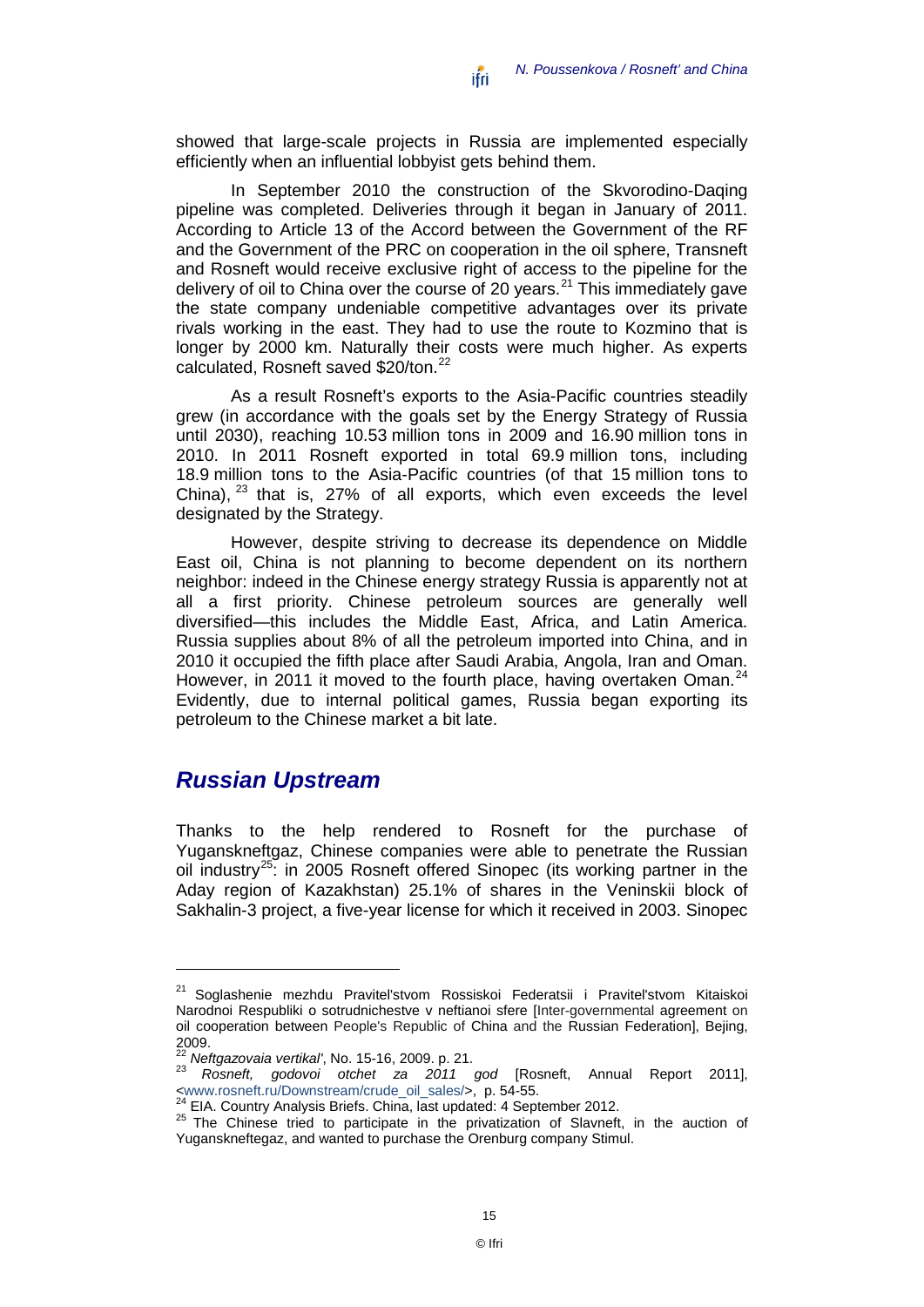pledged to take upon itself Rosneft's expenses for geological exploration and a definite amount of the financing of the subsequent development.<sup>[26](#page-17-0)</sup>

In August of 2006, Sinopec purchased from TNK-BP 96.86% of the shares of its subsidiary Udmurtneft, which produced 6.4 million tons in 2011, through the company Promleasing. In December 2006, Rosneft succeeded in acquiring 51% of Promleasing from Sinopec.<sup>[27](#page-17-1)</sup> Interestingly, besides Sinopec, Gazpromneft, Hungary's MOL, and a consortium of Intera and the Indian ONGC were also interested in Udmurtneft. Afterwards, Gazprom complained that a "political decision was taken in favor of a state oil company." A representative of the Ministry of Energy explained at the time that they were implementing two strategies of relations with foreign companies in Russia: first, an exchange of assets for foreign assets but under Russian control, the policy pursued by Gazprom, and the second, "your money for our assets, but still under our control," by Rosneft.<sup>[28](#page-17-2)</sup>

Furthermore, during Putin's visit to Beijing in 2006, Rosneft and CNPC signed an agreement about the creation of a joint-venture and the cooperation of Russian and China. In the middle of 2006 Rosneft (51%) and CNPC (49%) formed the joint venture "Vostok Energy," for the exploration and production of hydrocarbons in Russia. At that time Rosneft was preparing to stake its claim to rich subsoil deposits that had yet to be allocated, but did not have enough money, so it needed to attract a financially solvent partner. For its part, the Chinese company could not independently gain access to significant reserves in Russia due to the limitations on the participation of foreigners in the development of strategic fields.

In the summer of 2007 "Vostok Energy" beat Surgutneftegaz and Oleg Deripaska's BazEl in a fight for two small deposits in Irkutsk oblast, located near the ESPO. The Chinese interest in western Siberia was understandable, in so far as oil from there would go through the pipeline into China.

Thus the Chinese strengthened their ties to Rosneft even more, having become a shareholder: in the course of Rosneft's IPO, CNPC acquired 0.6% of the state company's shares for \$500 million.<sup>[29](#page-17-3)</sup> Following the acquisition of TNK-BP, Chinese companies might get another chance of further securing their positions in Russia's upstream: Rosneft plans to invite them into its projects for the development of the continental shelf.<sup>[30](#page-17-4)</sup>

But even with the help of Rosneft the advance of the Chinese state oil companies in the Russian oil sphere was not simple and less successful in comparison to their activities in other petroleum-producing countries. $31$ 

<span id="page-17-1"></span>

<span id="page-17-2"></span>

<span id="page-17-4"></span><span id="page-17-3"></span>

<span id="page-17-5"></span>

<span id="page-17-0"></span><sup>&</sup>lt;sup>26</sup> [<www.rosneft.ru/Upstream/Exploration/russia\\_far\\_east/sakhalin-3/>](http://www.rosneft.ru/Upstream/Exploration/russia_far_east/sakhalin-3/).<br>
<sup>27</sup> [<www.rosneft.ru/Upstream/ProductionAndDevelopment/central\\_russia/udmurtneft/>](http://www.rosneft.ru/Upstream/ProductionAndDevelopment/central_russia/udmurtneft/).<br>
<sup>28</sup> Vedomosti, 21 June 2006.<br>
<sup>29</sup> Neftegazovaya vertikal', No those. Most of all they have consolidated their position in Kazakhstan, Saudi Arabia, Venezuela and Angola. The size of the Chinese companies' equity oil production abroad grew from 140 thousand barrels/day in 2000 to 1.5 million barrels/day in 2011. Chinese oil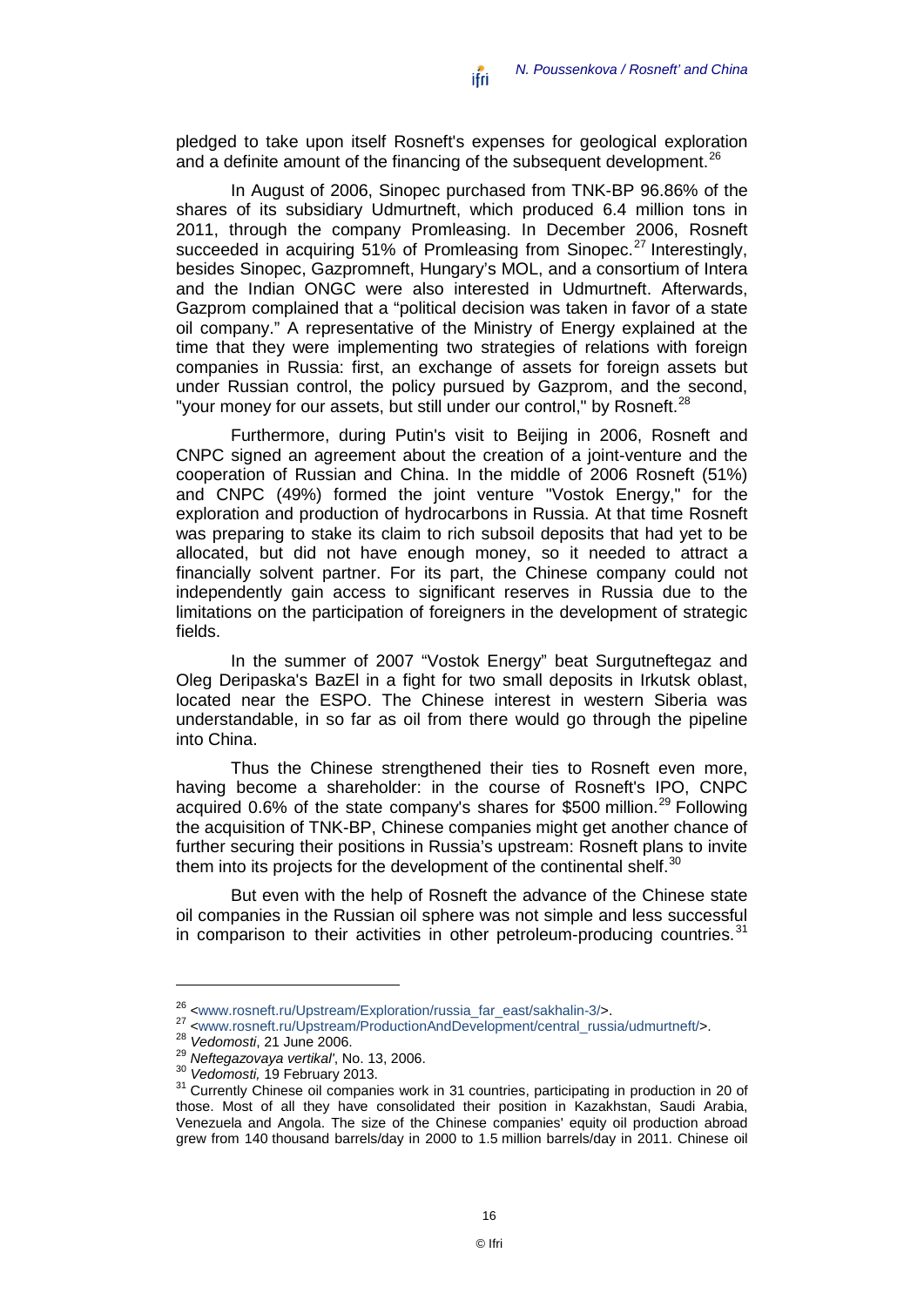Chinese companies are undoubtedly interested in penetrating Russia's oil upstream and gaining access to equity oil<sup>[32](#page-18-1)</sup>, but the Russian oil industry (especially considering its depletion of the resource base, the complicated climatic and geologic conditions of work, and the high production costs) is far from the only attractive opportunity for them.

#### <span id="page-18-0"></span>*Chinese Downstream*

Russia and China's energy relations should be founded on the principle "our upstream for your downstream." At the end of 2007 Rosneft (49%) and CNPC (51%) created the joint venture "Chinese-Russian Eastern Petrochemical Company" for the construction of a Chinese refinery and a network of 300-500 filling stations. Then it was expected that the cost of the refinery would be about \$3 billion, and it would be commissioned by  $2011$ .<sup>[33](#page-18-2)</sup>

However, Rosneft encountered problems in gaining access to the Chinese downstream. The company still expected in the fall of 2009 to sign an agreement about the construction of a refinery with a capacity of 15 million tons in Tianjin. Rosneft led negotiations with the CNPC on this project in 2006, but it was stalled for a long time because of disagreements on a number of issues, including the financing of the project. At first the plan was for Rosneft's and CNPC's joint venture to finance 35% of the refinery's construction and for the remainder to be granted by Chinese banks; later China proposed increasing the costs borne by the joint venture. Discussions also centered on the capacity of the refinery and the sources of crude. In the end China was unhappy with the development of the joint project on oil production in Russia: to this day "Vostok Energy" has only acquired two small fields in Irkutsk oblast.<sup>[34](#page-18-3)</sup>

A new problem arose in February of 2010, when the Chinese side announced that it was necessary to double deliveries of Russian oil. It was expected that these volumes would go, in part, to the refinery in Tianjin, but representatives of CNPC said that because of the growth of demand for oil in China, the refinery would need supplies that were independent of the contracted 15 million tons/year. Yet the agreement on the increase of exports was a precondition of the refinery's construction beginning in 2010. If Rosneft did not have an available volume of crude for CNPC, then the Chinese company would have to search for it on the world market.

After all the delays, in 2010 Igor Sechin and Wang Qishan laid the first stone of the future refinery in Tianjin. Capital investment would come to \$5 billion. The refinery's capacity would be 13 million tons/year and the

companies are very successful in pursuing commercial goals abroad, especially when their goals coincide with the geopolitical goals of the Chinese government. S. Lewis, "Chinese NOCs and World Energy Markets: CNPC, Sinopec and CNOOC," in *The Changing Role of National Oil Companies in International Energy Markets,* J. Baker Institute for Public Policy, March 2007.

<span id="page-18-1"></span>The proportion of production that a concession owner has the legal and contractual right to retain.<br><sup>33</sup> Vedomosti, 22 September 2010.

<span id="page-18-3"></span><span id="page-18-2"></span><sup>&</sup>lt;sup>34</sup> Vedomosti, 12 October 2009.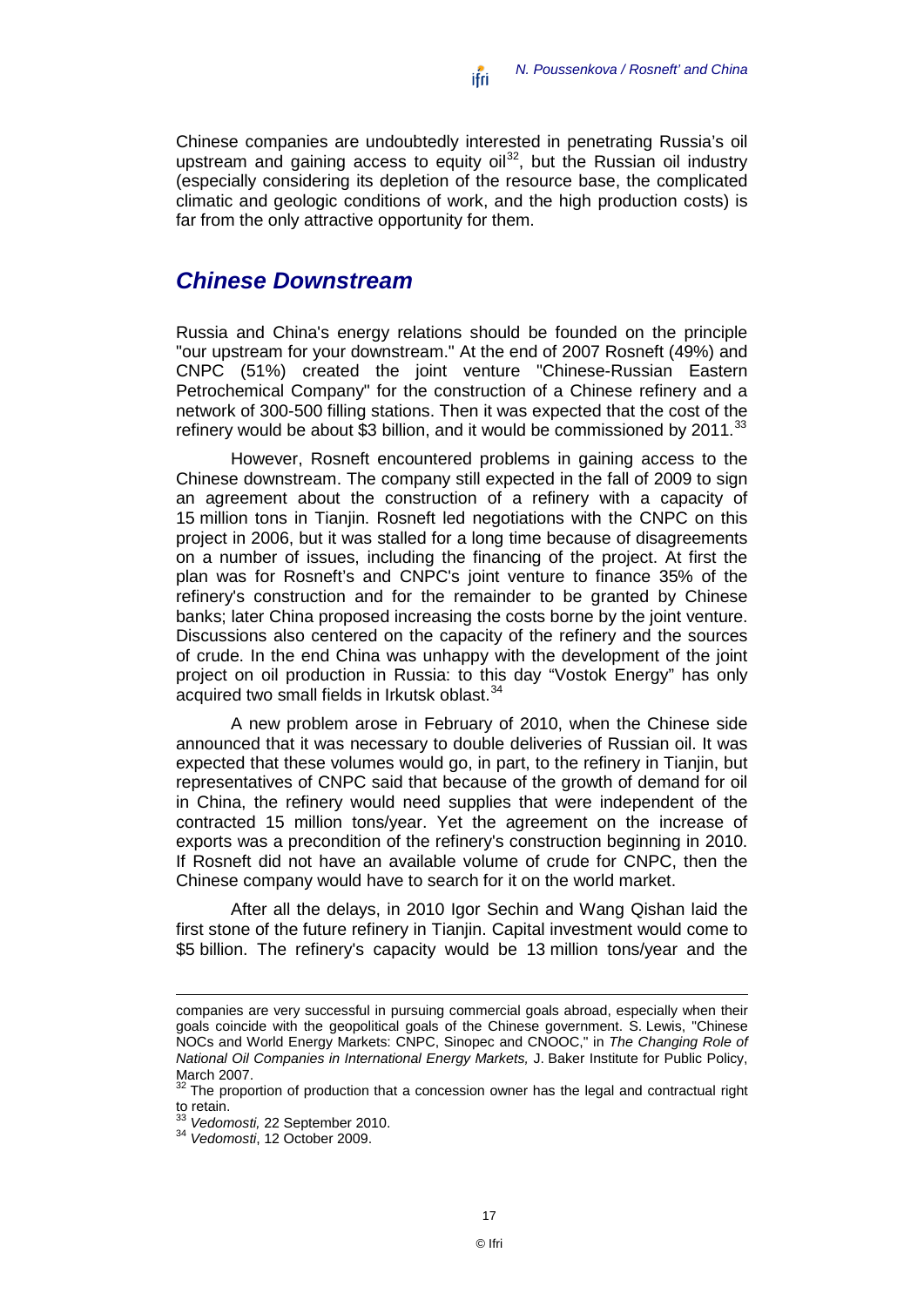construction should be completed by 2015, 9 million tons of oil for the refinery would be provided by Russia, and the remainder by other countries. The then head of Rosneft Eduard Khudaynatov specified that the oil would come from fields in Eastern Siberia.[35](#page-19-1) Then a network of 500 filling stations would be built in the north of the PRC, potentially increasing to 1000 stations in the future. But Rosneft admits that "subsequent implementation of the project depends on final arrangements to be reached between the two sides."<sup>[36](#page-19-2)</sup>

Rosneft's problems in China will be many, although it is a highcapacity and fast-growing market. The prices of petroleum products in China are regulated and moreover the laws often change. Only Sinopec and PetroChina have a license on the import and export of petroleum products.

The Chinese themselves are planning to develop their own oil refining capacities rapidly. Besides, on the Chinese market Rosneft must compete with global giants: China gladly invites such companies as ExxonMobil and Saudi Aramco, which can bring modern technologies to their oil refining.<sup>[37](#page-19-3)</sup> China apparently looks at Russia only as a source of crude which it is capable of refining itself, and not as a supplier of higher value-added products or a significant player in its downstream.

#### <span id="page-19-0"></span>*And Again Money...*

China sought for Rosneft to extend the contract on the supply of oil for the years from 2011 to 2030. The possibility of loans of \$20-25 billion in exchange for 20-year supplies of oil to China became known in October 2008, when Premier Wen Jiabao visited Moscow. Given the global crisis, attracting that kind of money on the global markets was generally impossible. So Chinese credit made Rosneft's life easier: after buying Yukos's assets, as of 1 July 2008 its net debt amounted to \$21.4 billion, of that  $$13.4$  billion in short-term loans.<sup>[38](#page-19-4)</sup>

Rosneft was the side most in need during the talks on credit. It was much more important for the Russian state company to get credit than for the Chinese to secure 15 million tons/year of Russian oil. Herein lay the principal difference between China's negotiating position and Rosneft's.

It seemed in 2008 that Rosneft and CNPC would already sign a long-term contract on Russian oil supplies to China, and reach agreements on the construction of the spur to China from ESPO, while Russian companies would receive Chinese credit. But in mid-November it became clear that the negotiations had been suspended. Moscow blamed Beijing for placing absurd conditions on the credit (a floating rather than a fixed

<span id="page-19-3"></span><span id="page-19-2"></span>

<span id="page-19-1"></span><sup>&</sup>lt;sup>35</sup> *Neft i kapital*, No. 11, 2010, p. 21.<br><sup>36</sup> [<www.rosneft.ru/Downstream/refining/Construction/>](http://www.rosneft.ru/Downstream/refining/Construction/).<br><sup>37</sup> A. Troner, "China's Oil Sector: Trends and Uncertainties," in *The Rise of China and its Energy Implications,* J. Baker Institute for Public Policy, December 2011. <sup>38</sup> *Vedomosti,* <sup>7</sup> November 2008.

<span id="page-19-4"></span>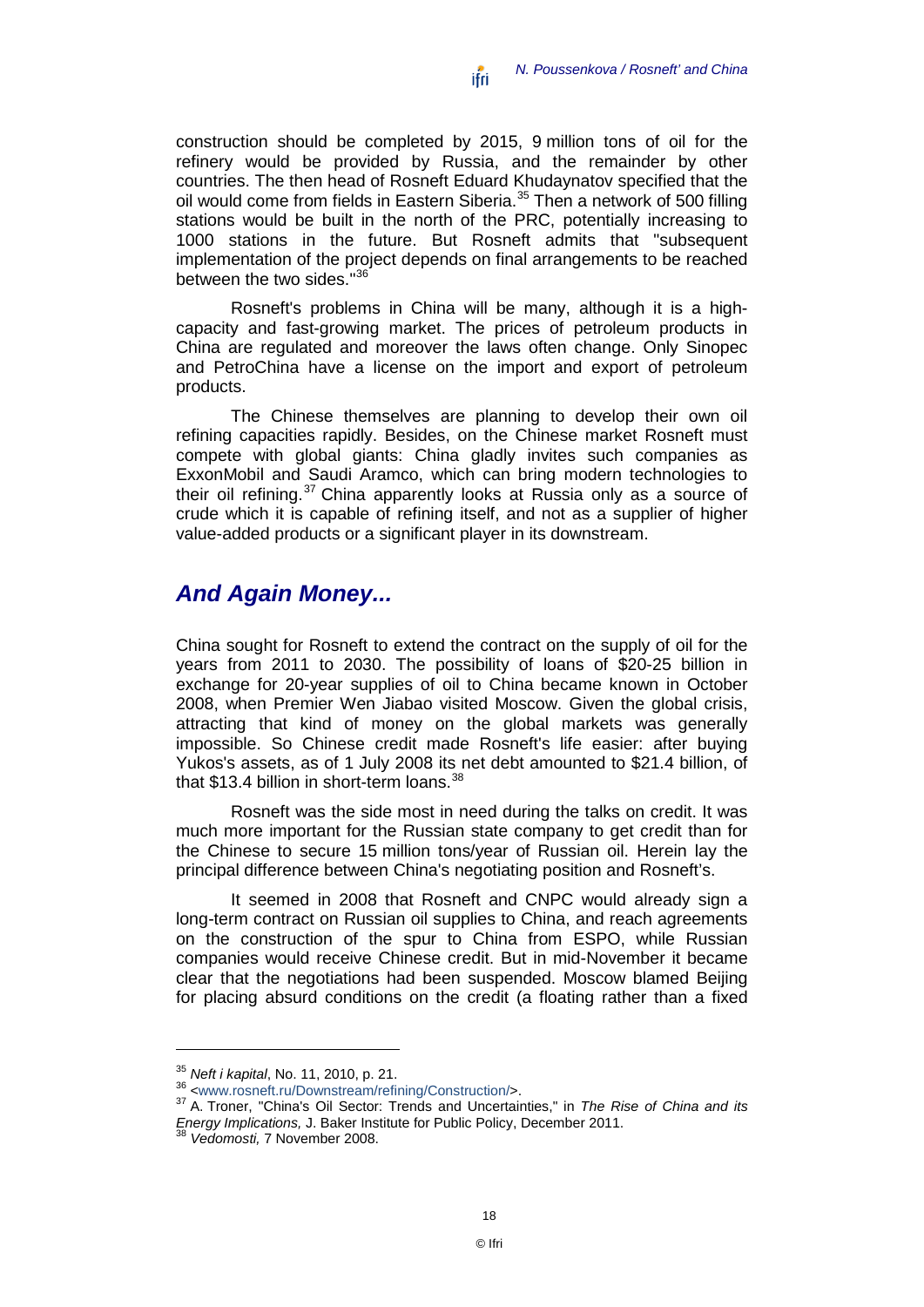interest rate) and demanding five types of guarantee. Earlier it was assumed that Moscow would provide state-level guarantees, Rosneft would offer guaranteed supplies of oil as collateral, and Transneft would offer infrastructure.<sup>[39](#page-20-0)</sup> Aside from that, the launch of the ESPO was delayed a year; accordingly, the issue of the spur to China lost its relevance. The difficulties were connected with the fact that for a long time Rosneft was unable to reach an agreement with CNPC on the price of crude oil.

Only in February 2009 after arduous negotiations with China, led by Igor Sechin, did Rosneft obtain credit amounting to \$15 billion. At the same time, the Chinese granted \$10 billion to Transneft primarily for the construction of the ESPO, including the spur to China. In the official announcement of the deal, Sechin, who led the delegation in Beijing, said that over the course of 20 years Russia would deliver 15 million tons of oil to China annually on conditions of credit that would be set by both sides. In July 2009 the President of Russia finally signed a federal law "On the Ratification of the Agreement between the Government of the Russian Federation and the Government of the Peoples' Republic of China on Cooperation in the Oil Sphere."

The sum and time-frame of that credit is a record for Russia. But the conditions of the agreement were not disclosed. Peter O'Brien, then vicepresident of Rosneft, announced: "The sum of credit is \$15 billion over a term of 20 years—at the same time a grace period is stipulated to take place, during the course of which only interest will be paid. I would call the price of credit obtained by the company unprecedentedly low."<sup>[40](#page-20-1)</sup> The Ministry of Energy affirmed that the credit was good for Russia, as its interest rate was more than two times lower than the existing rate on world markets.<sup>[41](#page-20-2)</sup>

"The Chinese contract is iron-clad, proof-read by both sides, and carries international jurisdiction," noted Igor Sechin at the time. He said that CNPC's cooperation with Rosneft was advancing successfully and the Russian company planned to begin talks about increasing supplies to the PRC—the additional volume for the refinery in Tianjin. But problems with the "iron-clad" credit arose, just as supplies of oil began in January 2011. The coefficient T, which defined the logistical expenditures of Transneft, was perceived differently by the parties to the contract. The CNPC began to underpay by \$13/barrel, as now it received oil by the spur from the ESPO, instead of by railway—a route that was half as long.<sup>[42](#page-20-3)</sup> The loss for Russian companies from the CNPC's position for the life of the contract could have amounted to \$30 billion.

Negotiating on the corporate level did not resolve the matter; by the summer of 2011 CNPC's debt reached \$200 million. A full resolution of the situation on the governmental level also failed. In the next round of the energy dialogue, which was headed by Igor Sechin, the CNPC agreed to

<span id="page-20-2"></span><span id="page-20-1"></span>

<span id="page-20-0"></span><sup>&</sup>lt;sup>39</sup> For details, see: *Neft i kapital*, No. 17, 2010. p. 38.<br><sup>40</sup> Neftegazovaya vertikal', No. 17, 2010. p. 36.<br><sup>41</sup> [<http://minenergo.gov.ru/press/min\\_news/421.html?print=Y>](http://minenergo.gov.ru/press/min_news/421.html?print=Y).<br><sup>42</sup> Neftegazovaya vertikal', No. 22, 2011.

<span id="page-20-3"></span>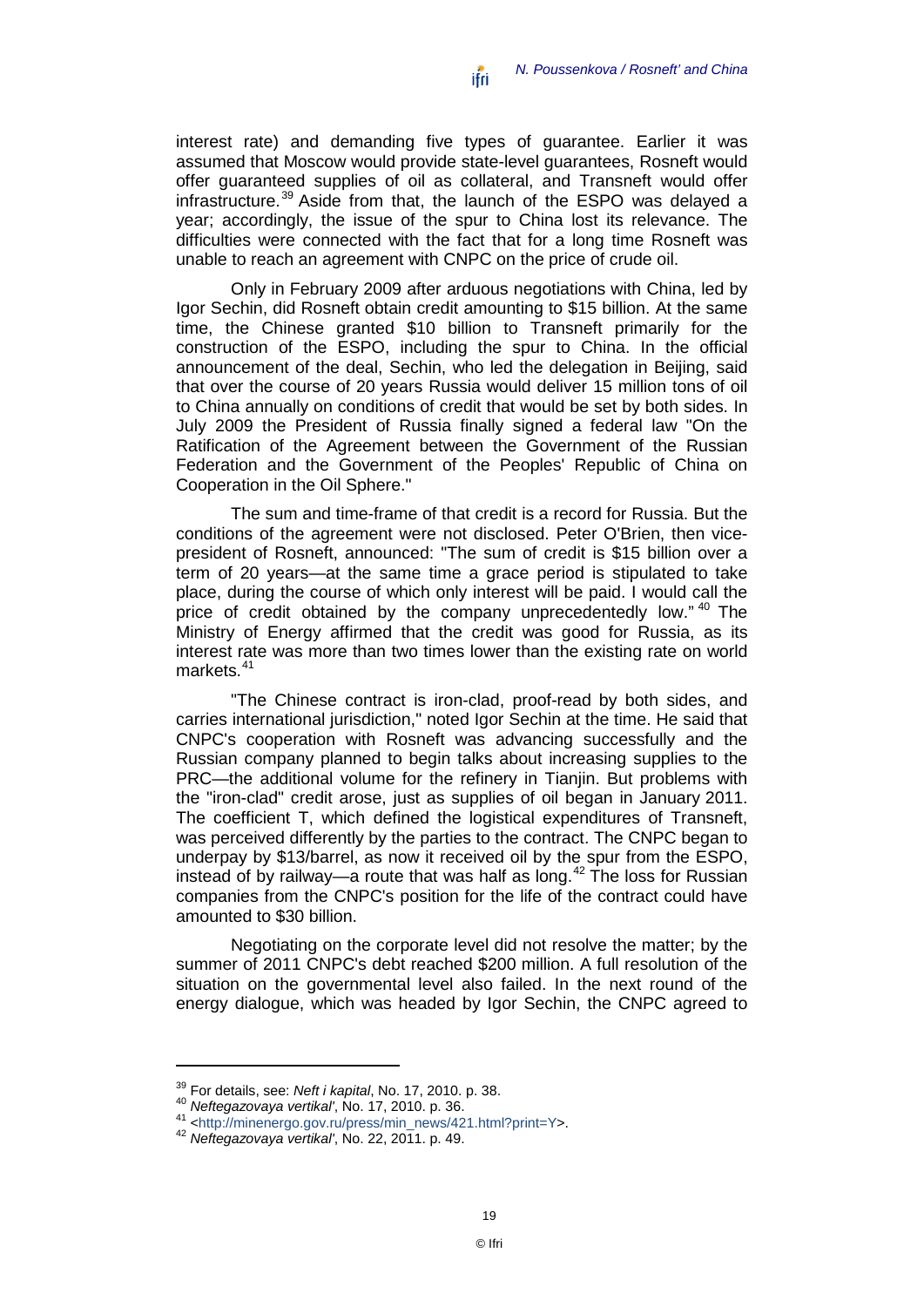repay a large part of the debt and decrease the coefficient  $T$  to \$3/barrel.<sup>[43](#page-21-0)</sup> This gave Sechin cause to declare that "all conflicts have been resolved and mutual understanding has been reached." But at Transneft they warned: if CNPC does not repay the debt in full, the Russian company will settle their account with the China Development Bank ahead of schedule and turn to the international courts.

In October the sides again held negotiations within the framework of the energy dialogue. Igor Sechin again announced that "the market decision has been found and an arrangement, which allows us to remove all claims, has been reached." The Vice-Premier assured that on the corporate level everything would be fixed within a few weeks. But the companies' negotiations dragged on. Only in the beginning of 2012 did Rosneft, Transneft and the CNPC agree to new conditions of supply. Changes were brought to the contract according to which Rosneft and Transneft would offer a "country" discount to the CNPC of \$1.5/barrel. And the CNPC would have to repay the debt for supply of oil from the beginning of 2011—\$134 million dollars. The peaceful settlement of the conflict with the Chinese cost Rosneft \$3 billion.

Rosneft considers the changes in the contract a "victory for the Russian side." A representative of the company said, "From the start they wanted a discount from us of \$13.5 a barrel, and we managed to agree only on \$1.5." Rosneft assures that deliveries of oil to China are now very profitable.<sup>[44](#page-21-1)</sup> But it seems, all the same, the argument was resolved in favor of the CNPC and such a turn of events could have been foreseen. After all, the spur from the ESPO was built with Chinese money envisaging oil supplies to the only consumer—China.

Nonetheless, Russian officials do not call into question the chosen strategy with regards to China. To the question posed by the newspaper *Kommersant* in the summer of 2011, why Russia is building pipelines to China and not transporting its oil by sea. Igor Sechin answered that "pipelines simply reduce the time of delivery" and are as safe for the RF as sea routes. [45](#page-21-2)

But now the State Prosecutor is concerning himself with changes to the "iron-clad" contract: in March of 2012 his office began an investigation into possible violations upon its review. In February State Duma deputy Nikolai Kolomeitsev from the Communist Party asked President Medvedev and the state prosecutor, Yuri Chaika, to check the legality of the new contracts between the state companies and China, and to evaluate their consequences for the economy of Russia. Kolomeitsev was not the first to try to examine the details of the Chinese contracts of Rosneft and Transneft. Unsuccessful attempts were undertaken by the Ministries of Finance and Energy, as well as the opposition leader, Alexei Navalny. The

<span id="page-21-0"></span><sup>43</sup> The Russia-China energy dialogue was established in 2008 in the course of the visit to the PRC of President Dmitry Medvedev. His fellow delegates were appointed Deputy Prime Minister of their respective governments with responsibility for the energy industry.<br><sup>44</sup> Kommersant, 28 February 2012.

<span id="page-21-2"></span><span id="page-21-1"></span><sup>44</sup> *Kommersant*, 28 February 2012. <sup>45</sup> *Kommersant*, 14 June 2011.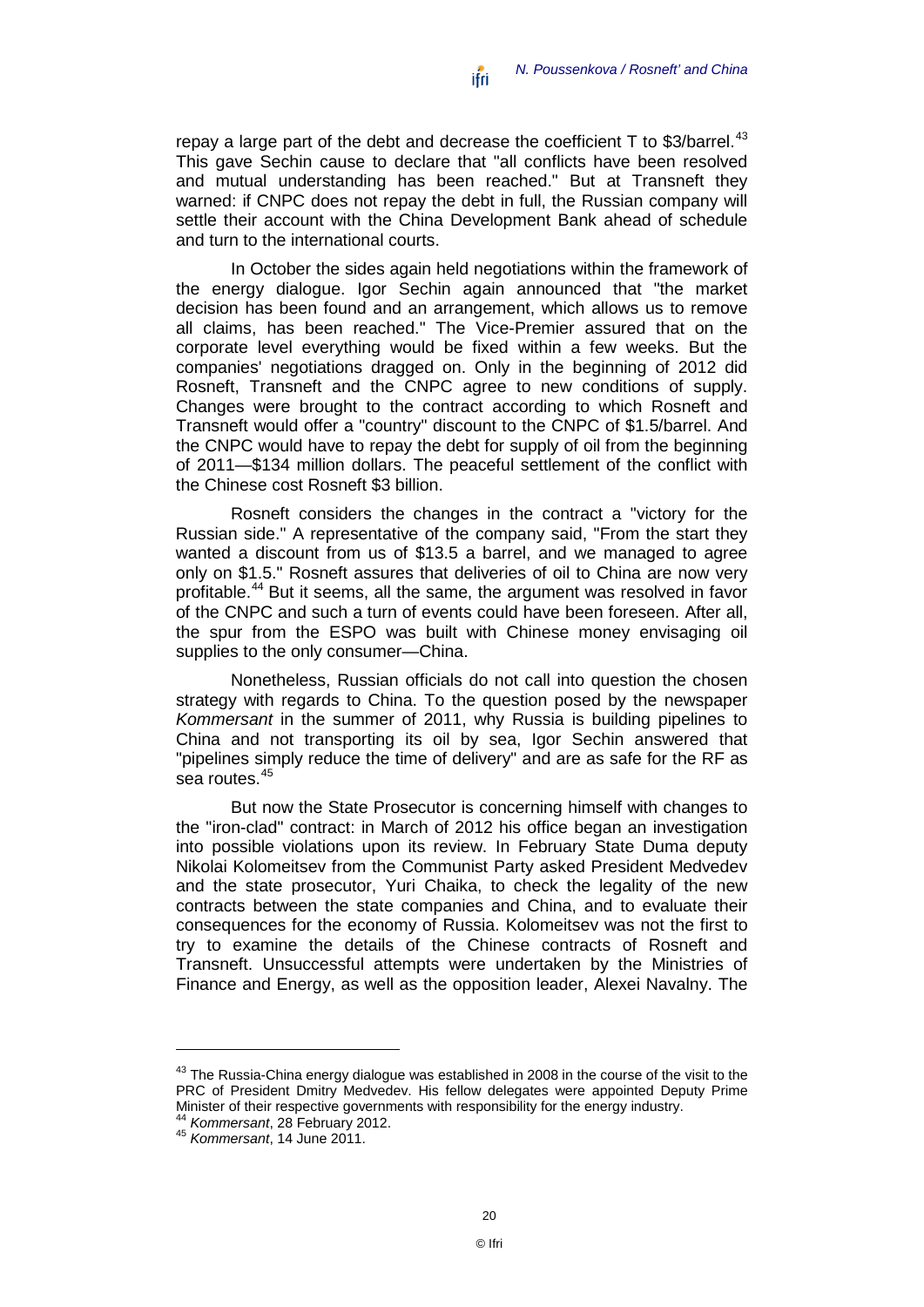current reaction of the state prosecutor to the deputy's request may be connected to a re-shuffling of personnel in the government.<sup>[46](#page-22-0)</sup>

However, the practice of raising Chinese money for Rosneft's corporate purposes continues: it is expected now that China will again provide funds to the Russian state company, this time to help it pay for the acquisition of TNK-BP.<sup>[47](#page-22-1)</sup>

For Rosneft China was the only opportunity to get money during the crisis in 2009. And for China, Russian oil, again, was not the only choice: just in 2009, in exchange for oil supplies the country provided \$8 billion to Venezuela, \$10 billion to Brazil, \$10 billion to Kazakhstan, and \$1 billion to Ecuador.<sup>[48](#page-22-2)</sup>

<span id="page-22-2"></span>

<span id="page-22-1"></span><span id="page-22-0"></span><sup>&</sup>lt;sup>46</sup> *Vedomosti*, 12 April 2012.<br><sup>47</sup> *Vedomosti,* 14 February 2013.<br><sup>48</sup> EIA. Country Analysis Briefs. China. Last updated: November 2009.